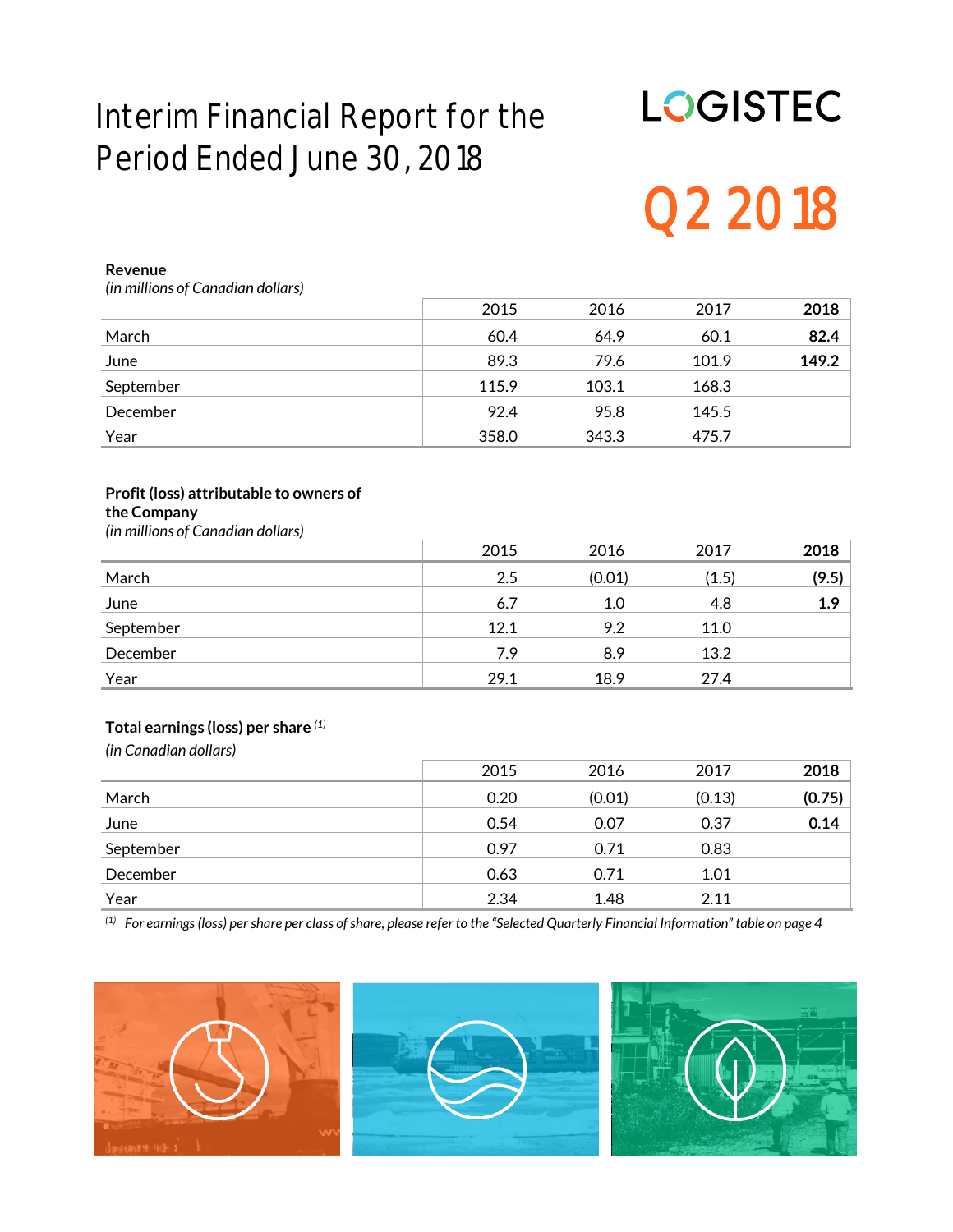# **To Our Shareholders**

In the second quarter of 2018, consolidated revenue totalled \$149.2 million, an increase of \$47.3 million or 46.5% over the same period in 2017. Revenue from the marine services segment rose by 62.0% from \$52.9 million to \$85.7 million, while revenue from the environmental services segment amounted to \$63.5 million, an increase of \$14.5 million or 29.7% over the second quarter of 2017.

Cargo handling activities were very strong in the second quarter, and we also benefited from our first full quarter with Gulf Stream Marine, Inc., the new Gulf terminals we purchased in early March. Our teams have integrated well and we are confident that we will achieve positive synergies going forward. We are pleased with our marine services results.

The second quarter of 2018 closed with a consolidated profit attributable to owners of the Company of \$1.9 million, compared with a profit of \$4.8 million for the second quarter of 2017. The profit attributable to owners of the Company translated to a total diluted profit per share of \$0.14, of which \$0.14 was attributable to Class A Common Shares and \$0.15 was attributable to Class B Subordinate Voting Shares. The lower results can largely be attributed to our acquisition of FER-PAL Construction Ltd., which, like Sanexen, is very affected by the seasonality of operations. For the second quarter, this was further exacerbated by a late start to the rehabilitation season in our largest market due to weather and delayed contract awards. That being said, operations are now in full swing and will remain as such until November.

During the first six months of 2018, consolidated revenue increased to \$231.6 million, compared with \$161.9 million for the first half of 2017. The loss attributable to owners of the Company amounted to \$7.6 million, compared with a profit of \$3.3 million for the same period last year. This translated into a total basic and diluted loss per share of \$0.60, of which \$0.58 was attributable to Class A Common Shares and \$0.64 was attributable to Class B Subordinate Voting Shares. For the same period in 2017, diluted earnings per share totalled \$0.25, of which \$0.24 was attributable to Class A Common Shares and \$0.27 was attributable to Class B Subordinate Voting Shares.

# **Outlook**

The outlook remains positive. Both our marine and environmental services segments are expected to have a strong finish, each benefiting from acquisitions made over the last year. We continue to invest in our talent to pursue our growth strategy while integrating recent acquisitions.

George R. Jones **Madeleine Paquin, C.M.** 

*(signed)* George R. Jones *(signed)* Madeleine Paquin Chairman of the Board President and Chief Executive Officer

August 9, 2018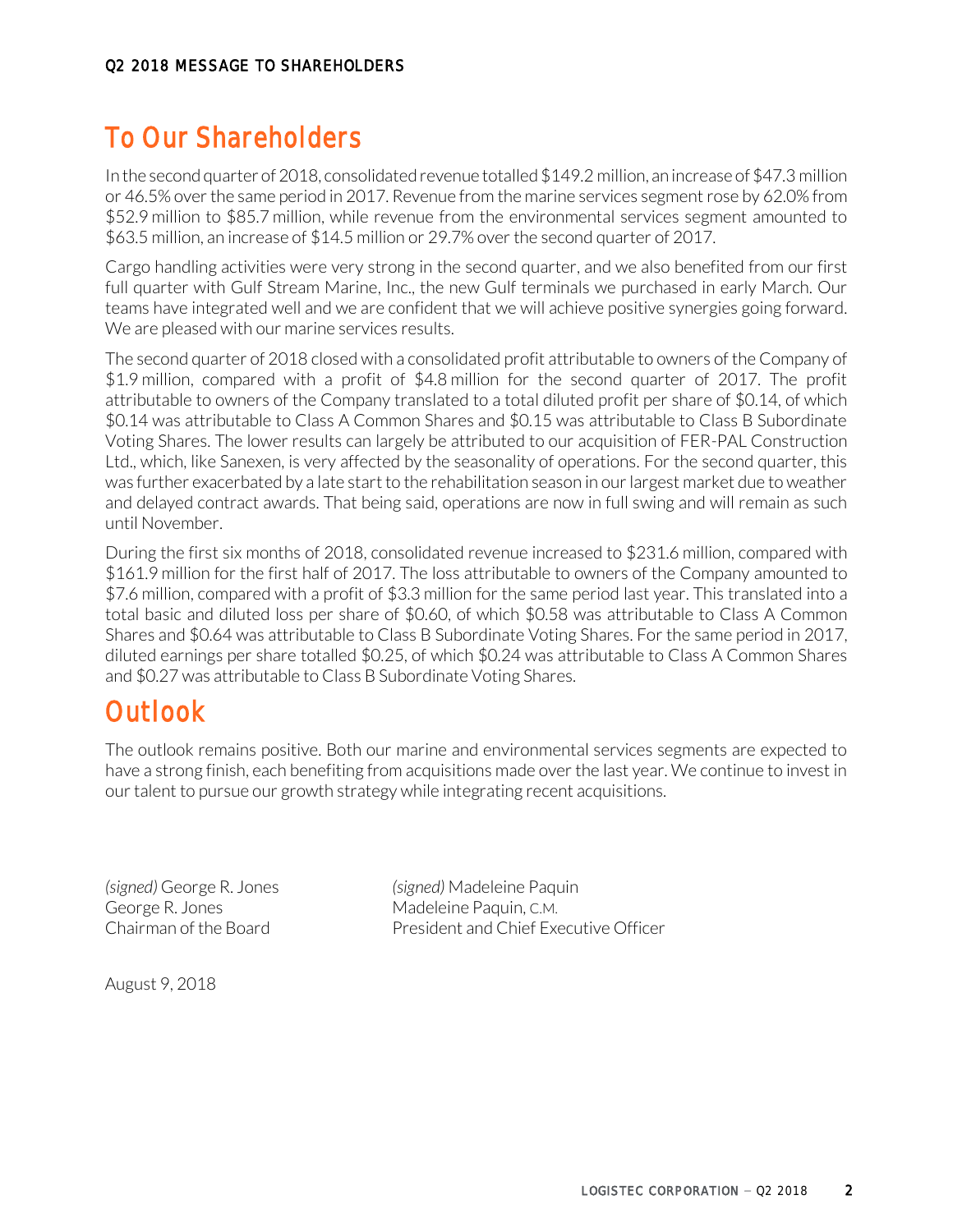# **Introduction**

This management's discussion and analysis ("MD&A") deals with LOGISTEC Corporation's operations, results and financial position for the three-month and six-month periods ended June 30, 2018, and June 24, 2017. All financial information contained in this management's discussion and analysis and the attached unaudited condensed consolidated interim financial statements has been prepared in accordance with International Financial Reporting Standards ("IFRS") using the same accounting policies as outlined in Note 2 of the notes to 2017 audited consolidated financial statements, except as described in Notes 3 and 4 of the notes to Q2 2018 condensed consolidated interim financial statements. In this report, unless otherwise indicated, all dollar amounts are expressed in Canadian dollars.

# **Our Business**

The Company is incorporated in the Province of Québec and its shares are listed on the Toronto Stock Exchange ("TSX") under the ticker symbols LGT.A and LGT.B. The Company's largest shareholder is Sumanic Investments Inc.

The operations of LOGISTEC Corporation, its subsidiaries, and its joint ventures (collectively "LOGISTEC", the "Company", "we", "us", or "our") are divided into two segments: marine services and environmental services.

# Marine Services

LOGISTEC Corporation provides specialized cargo handling and other services to a wide variety of marine and industrial customers. The Company has cargo handling facilities in 37 ports and 61 terminals across North America. It is widely diversified on the basis of cargo type and port location with a good balance between import and export activities.

Our other marine services include marine transportation services geared primarily to the Arctic coastal trade; short-line rail transportation services; and agency services to foreign shipowners and operators serving the Canadian market.

## Environmental Services

The Company, through its subsidiaries Sanexen Environmental Services Inc. ("Sanexen") and FER-PAL Construction Ltd. ("FER-PAL"), operates in the environmental services segment, where it provides services to industrial, municipal and other governmental customers for the trenchless structural rehabilitation of underground watermains, regulated materials management, site remediation, risk assessment, and manufacturing of woven hoses.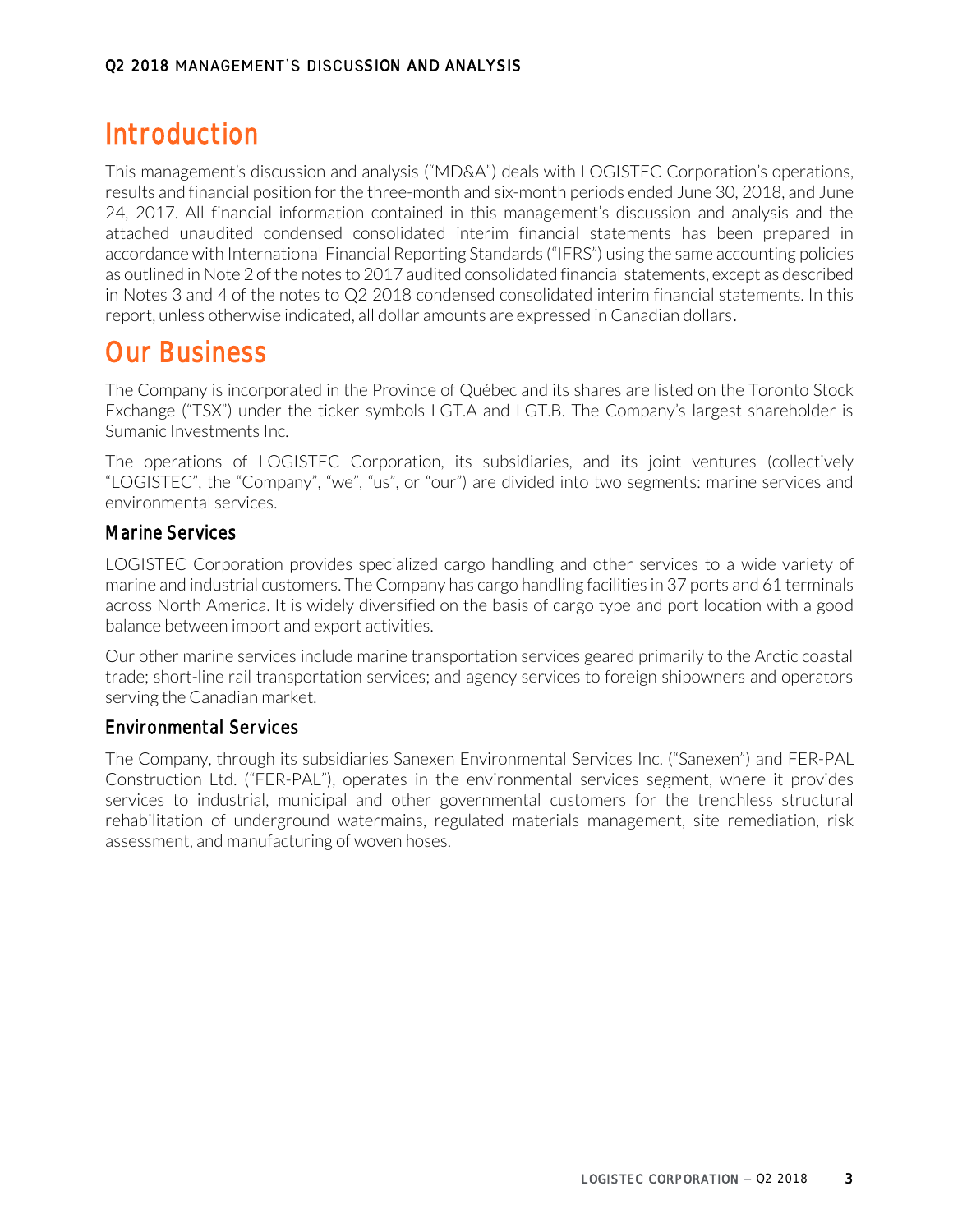# **Selected Quarterly Financial Information**

*(in thousands of Canadian dollars, except per share amounts)*

|                                                                                                            | Q1       | Q <sub>2</sub> | Q <sub>3</sub> | Q4      | Year    |
|------------------------------------------------------------------------------------------------------------|----------|----------------|----------------|---------|---------|
|                                                                                                            | \$       | \$             | \$             | \$      | \$      |
| 2018                                                                                                       |          |                |                |         |         |
| Revenue                                                                                                    | 82.442   | 149,182        |                |         |         |
| Profit (loss) attributable to owners of the Company                                                        | (9, 477) | 1,868          |                |         |         |
| Basic earnings (loss) per Class A Common Share (1)<br>Basic earnings (loss) per Class B Subordinate Voting | (0.72)   | 0.14           |                |         |         |
| Share $(2)$                                                                                                | (0.80)   | 0.16           |                |         |         |
| Total basic earnings (loss) per share                                                                      | (0.75)   | 0.15           |                |         |         |
|                                                                                                            |          |                |                |         |         |
| Diluted earnings (loss) per Class A share                                                                  | (0.72)   | 0.14           |                |         |         |
| Diluted earnings (loss) per Class B share                                                                  | (0.80)   | 0.15           |                |         |         |
| Total diluted earnings (loss) per share                                                                    | (0.75)   | 0.14           |                |         |         |
| 2017                                                                                                       |          |                |                |         |         |
| Revenue                                                                                                    | 60,071   | 101,861        | 168,314        | 145,497 | 475,743 |
| Profit (loss) attributable to owners of the Company                                                        | (1,530)  | 4.789          | 10.955         | 13.212  | 27,426  |
|                                                                                                            |          |                |                |         |         |
| Basic earnings (loss) per Class A Share                                                                    | (0.12)   | 0.38           | 0.84           | 1.01    | 2.14    |
| Basic earnings (loss) per Class B Share                                                                    | (0.13)   | 0.41           | 0.93           | 1.12    | 2.35    |
| Total basic earnings (loss) per share                                                                      | (0.13)   | 0.39           | 0.88           | 1.05    | 2.23    |
| Diluted earnings (loss) per Class A share                                                                  | (0.12)   | 0.36           | 0.80           | 0.97    | 2.02    |
| Diluted earnings (loss) per Class B share                                                                  | (0.13)   | 0.39           | 0.88           | 1.06    | 2.22    |
| Total diluted earnings (loss) per share                                                                    | (0.13)   | 0.37           | 0.83           | 1.01    | 2.11    |

*(1) Class A Common Share ("Class A share")*

*(2) Class B Subordinate Voting Share ("Class B share")*

# **Seasonal Nature of Operations**

Operations are affected by weather conditions and are therefore of a seasonal nature. In particular, the majority of our environmental services require the excavation of soils, which is more difficult during the winter. This has been further influenced this year by the operations of FER-PAL, which provides little to no services in winter months.

Our marine services are also affected by seasonality. Our coastal shipping business to the Arctic is virtually at a standstill, and in the cargo handling business, we are affected by the closure of the St. Lawrence Seaway. There is therefore little activity in the Great Lakes, as well as somewhat reduced activity in the St. Lawrence River.

Historically, the first quarter and, to a lesser extent, the second quarter have always presented a lower level of activity and yielded weaker results than the other quarters. The third and fourth quarters are usually the most active.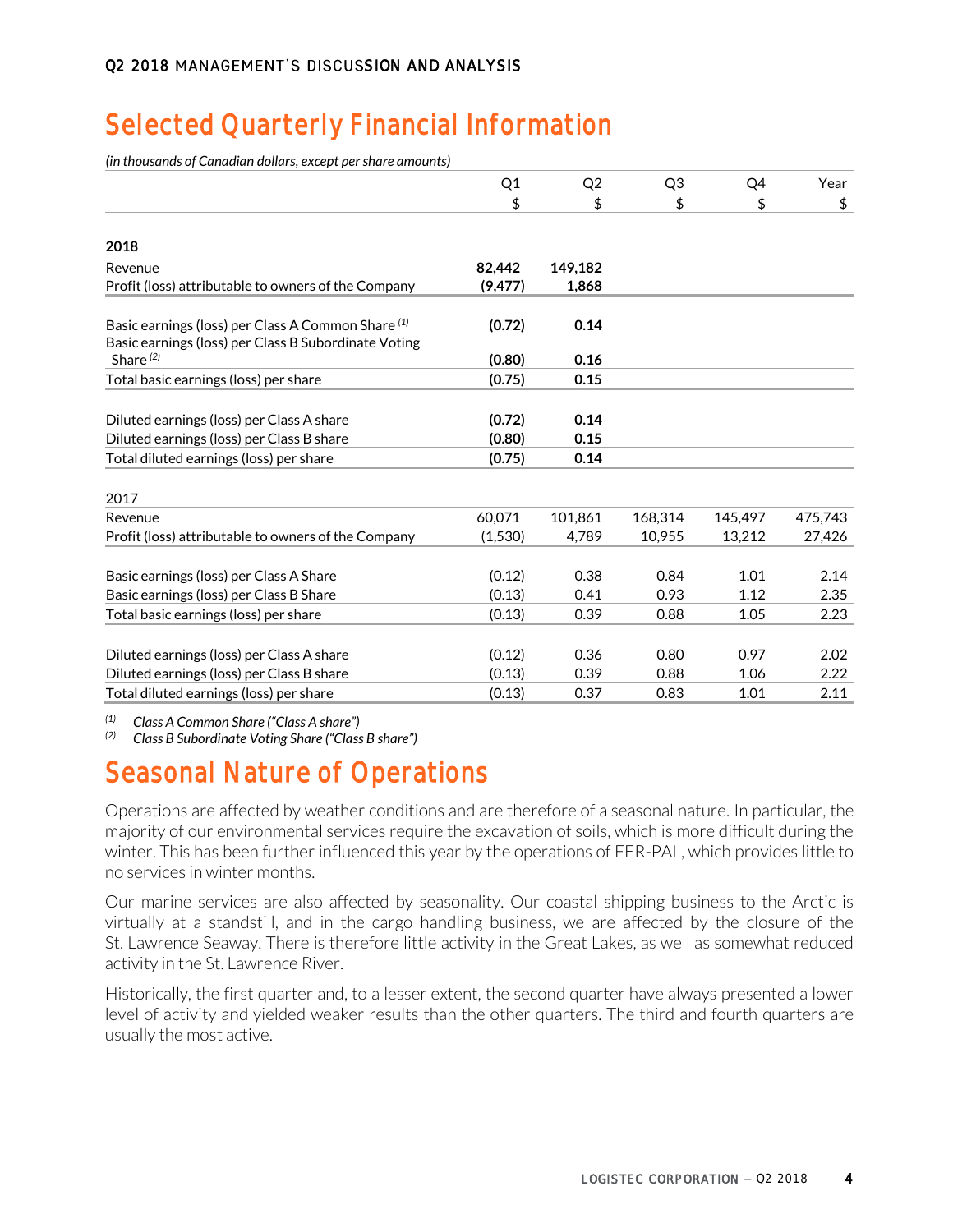# **Business Acquisitions**

On May 25, 2018, the Company acquired 100% ownership of Pensacola Stevedore Company, Inc. ("Pate Stevedore") for a purchase price of US \$9.6 million (CA \$12.4 million), subject to certain adjustments. Pate Stevedore provides professional cargo handling and distribution services at its Florida operations.

On March 1, 2018, the Company acquired 100% ownership of GSM Maritime Holdings, LLC, the ultimate owner of Gulf Stream Marine, Inc. ("GSM"), which performs cargo handling operations in the U.S. Gulf Coast for a diverse mix of customers, for a purchase price of US \$67.6 million (CA \$85.6 million), subject to certain adjustments.

These acquisitions expand the Company's network of marine terminals and provide LOGISTEC with a strategic position in the U.S. Gulf Coast region.

The purchase prices of these acquisitions have been allocated on a preliminary basis and will be finalized as soon as the Company has obtained all necessary information. As at June 30, 2018, the fair value of customer relationships, lease rights and location, branding and technology included in Other intangible assets regarding the acquisition of GSM remains to be completed.

# 2017 Business Acquisition

On July 6, 2017, the Company acquired 51% of the shares of FER-PAL, a Toronto (ON)-based company that utilizes our Aqua-Pipe technology and that offers complete watermain rehabilitation solutions, for an aggregate purchase price of \$49.5 million.

During the six-month period ended June 30, 2018, the Company finalized estimates of the fair value of assets acquired and liabilities assumed. As a result, changes were made by increasing Property, plant and equipment assets of \$4.0 million with offsetting adjustments to Goodwill and Deferred income tax liabilities by the same amount.

Please refer to Note 7 of the notes to Q2 2018 condensed consolidated interim financial statements for further details.

# **Results**

## Revenue

Consolidated revenue totalled \$149.2 million for the second quarter of 2018, up \$47.3 million or 46.5% from \$101.9 million for the same period in 2017. Consolidated revenue was negatively affected by \$2.4 million in the second quarter due to a strong Canadian dollar against the U.S. dollar.

In the second quarter of 2018, revenue in the marine services segment amounted to \$85.7 million, up by \$32.8 million or 62.0% over the second quarter of 2017. This increase stems from two factors: a general volume increase in our bulk and break-bulk terminals, which saw more activity in this quarter than during the same period in 2017, and the business acquisitions of GSM and Pate Stevedore, which contributed an additional \$27.1 million in sales during the second quarter of 2018.

Revenue from the environmental services segment totalled \$63.5 million, compared with \$49.0 million in the second quarter of 2017, an increase of \$14.5 million. This increase stems from the business acquisition of FER-PAL in July 2017, which contributed to revenue in the second quarter of 2018, while none were consolidated in 2017 prior to the acquisition.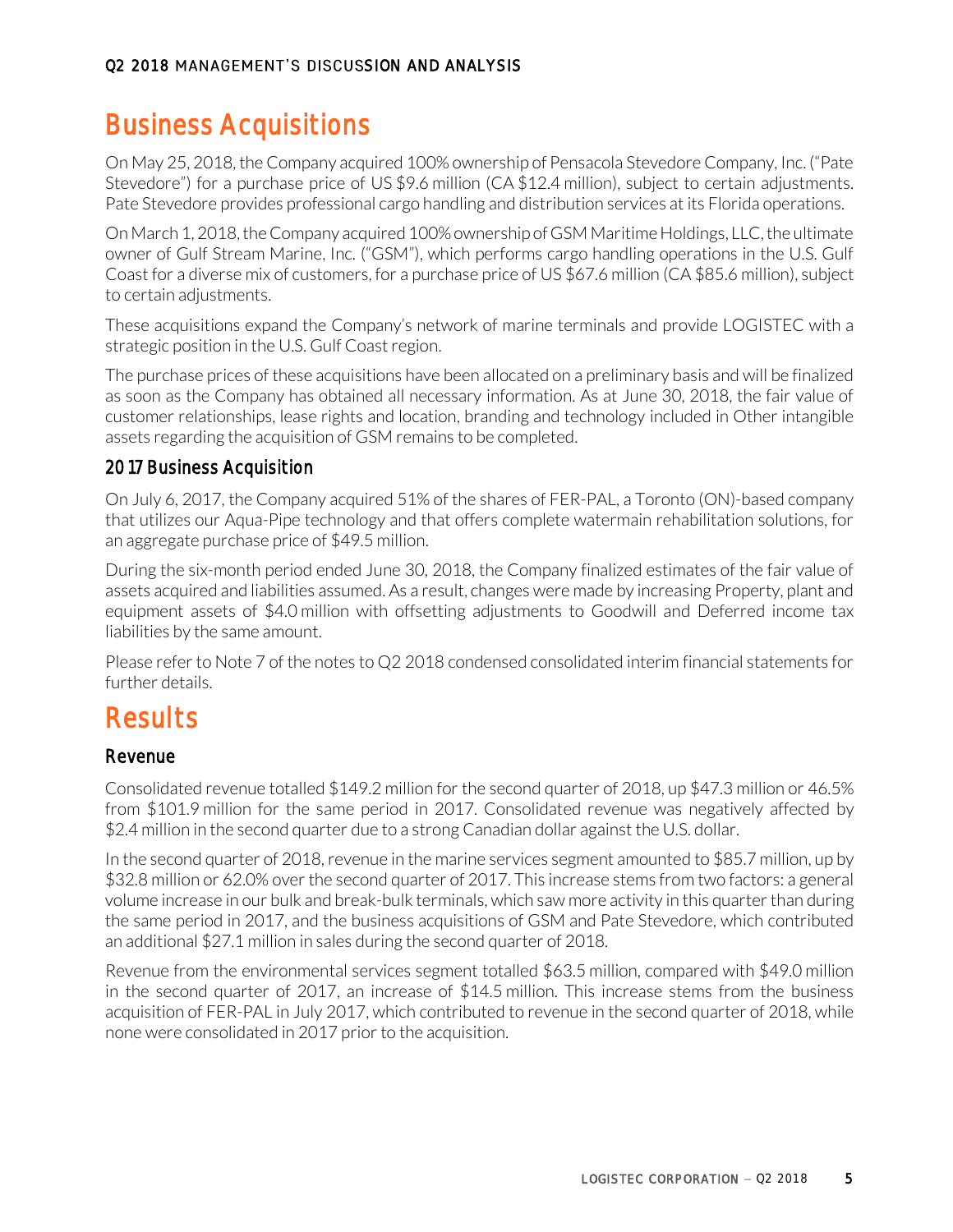For the six-month period ended June 30, 2018, consolidated revenue totalled \$231.6 million, compared with \$161.9 million for the same period in 2017, an increase of \$69.7 million. Consolidated revenue was negatively affected by \$4.1 million year-to-date, due to a strong Canadian dollar against the U.S. dollar. Revenue in the marine services segment totalled \$148.9 million for the first half of 2018, up by \$54.7 million from \$94.2 million for the same period last year. The environmental services segment delivered revenue totalling \$82.7 million, an increase of \$15.0 million or 22.1% over the revenue of \$67.7 million for the same period in 2017. The increases in both segments are primarily attributable to the business acquisitions mentioned above.

### Employee Benefits Expense

In the second quarter of 2018, the employee benefits expense rose by \$28.9 million to \$77.3 million, a significant rise over \$48.4 million for the same quarter in 2017. This increase is due to the business acquisitions of FER-PAL, GSM, and Pate Stevedore, which together represent a total employee benefit expense of \$26.5 million. The ratio of employee benefits expense to consolidated revenue was 51.8%, compared with 47.5% for the second quarter of last year. This higher expense ratio is primarily due to the seasonality of our 2017 and 2018 business acquisitions, particularly in the environmental services segment, which resulted in higher fixed employee expenses for the second quarter of 2018, compared with the same period last year.

For the first half of 2018, the employee benefits expense reached \$123.7 million, an increase of \$43.4 million or 54.1% over the \$80.2 million recorded for the same period last year. As already mentioned, this increase stemmed from the business acquisitions of FER-PAL, GSM, and Pate Stevedore, which together represent a total of \$35.5 million in employee benefits expenses. These acquisitions contributed to higher levels of activity in both segments and increased the seasonality of our activities, especially in the environmental services segment. The ratio of employee benefits expense to revenue was 53.4%, up from 49.5% for the same period last year.

## Equipment and Supplies Expense

Equipment and supplies expense amounted to \$39.3 million in the second quarter of 2018, an increase of \$10.2 million or 35.0% over the \$29.1 million reported in the second quarter of 2017. This increase is in keeping with the revenue increase, however, at 26.3% compared to 28.6% in 2017, the second quarter ratio of equipment and supplies expense to consolidated revenue was slightly better in 2018.

For the first half of 2018, equipment and supplies expense amounted to \$63.6 million, an increase of \$17.2 million or 37.2% over the first half of 2017. The overall ratio of equipment and supplies expense to revenue was 27.5% for the first half of 2018 compared with 28.6% for the same period in 2017. This better ratio reflects a more favourable revenue mix in the environmental services segment for this type of expense in 2018 than in 2017.

### Other Expenses

Other expenses amounted to \$7.8 million, representing a variation of \$2.8 million or 57.2% compared to the second quarter of 2017. This variation is primarily due to the three new business acquisitions made in the past 12 months.

Other expenses for the first six months of 2018 amounted to \$14.0 million, compared with \$8.6 million in 2017. This \$5.4 million variation is due to the same factors mentioned above.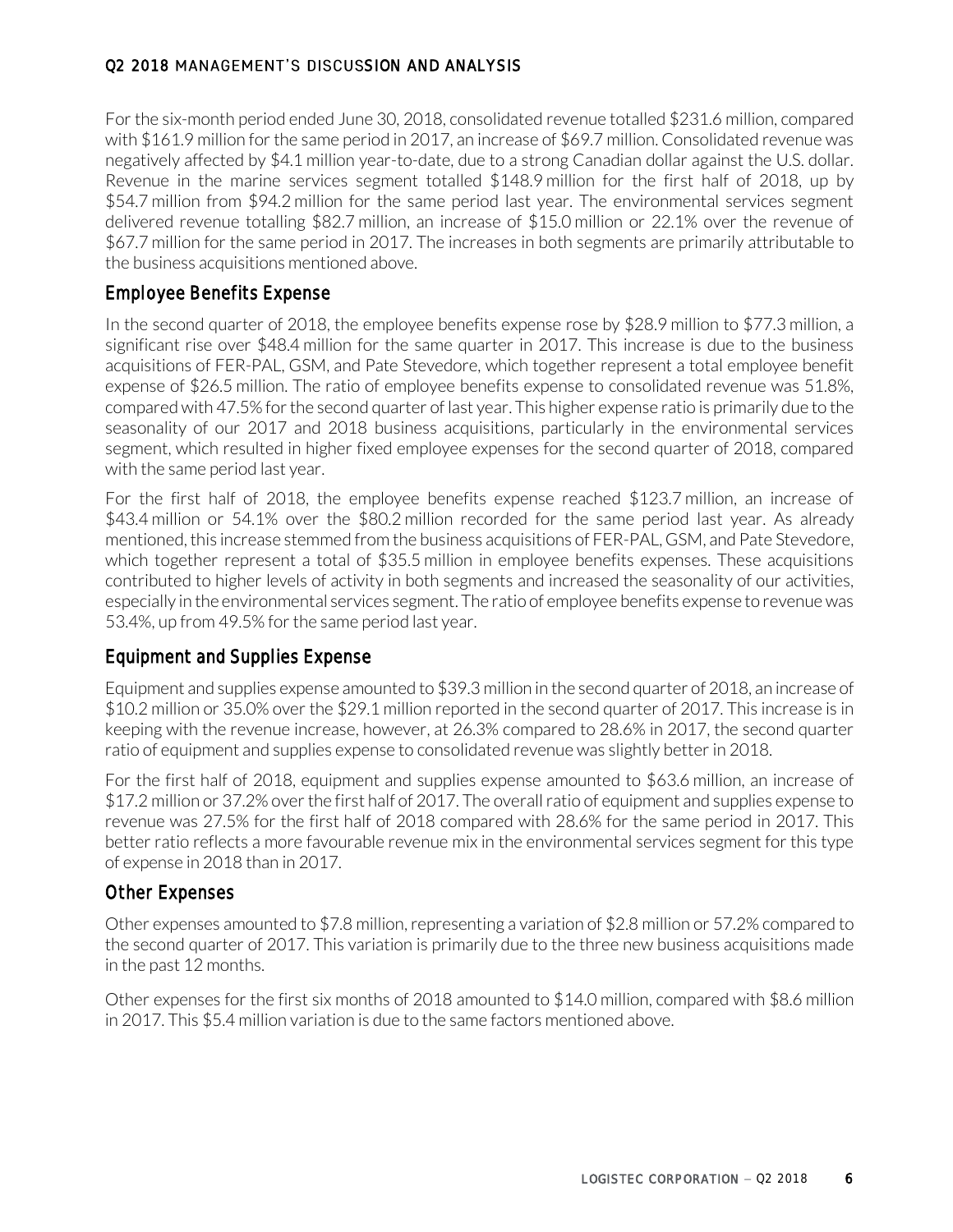### Finance Expense

Finance expense amounted to \$2.8 million in the second quarter of 2018, an increase of \$2.3 million over the \$0.5 million reported for the same quarter of 2017. The majority of the variation derives from the financing of the acquisitions of FER-PAL, GSM and Pate Stevedore that all happened after the second quarter of 2017. The finance expense in the second quarter of 2018 was also affected by some \$0.6 million due to the accelerated accretion of the liability due to shareholders included in the Non-current financial liabilities in the Q2 2018 condensed consolidated interim financial statements. This relates to balances due following the acquisition of the non-controlling interest of Sanexen two years ago. The acceleration stems from the early retirement of one executive involved in the transaction.

For the first half of 2018, the finance expense amounted to \$3.6 million, an increase of \$2.8 million over the same period in 2017. The explanation of the variation for the year-to-date is the same as it is for the quarter.

## Profit (loss) for the Period and Earnings (loss) per Share

Overall, the Company reported a profit for the period of \$3.1 million in the second quarter of 2018. A \$1.2 million profit was attributable to non-controlling interests, and generated a profit attributable to owners of the Company of \$1.9 million. This translated into a total diluted earnings per share of \$0.14, of which \$0.14 was attributable to Class A shares and \$0.15 was attributable to Class B shares.

While our marine services segment's profitability improved, it was not enough to offset the decrease in our environmental services segment. This is largely due to our new FER-PAL acquisition, whose activities only got under way in late May early June. It was further aggravated this year by an unusually late start because of weather conditions as well as delays in contract awards.

For the first six months of 2018, the Company reported a loss of \$5.3 million, of which a profit of \$2.3 million was attributable to non-controlling interests, amounting to a \$7.6 million loss attributable to owners of the Company. This translated into a total basic and diluted loss per share of \$0.60 of which \$0.58 per share was attributable to Class A shares and \$0.64 per share was attributable to Class B shares.

All other items of the condensed consolidated interim statements of earnings varied according to normal business parameters.

# **Dividends**

On August 9, 2018, the Company's Board of Directors elected to increase the dividend payment by 10% for both classes of shares.

On August 9, 2018, the Board of Directors declared dividends of \$0.09075 per Class A share and \$0.099825 per Class B share, for a total consideration of \$1.2 million. These dividends will be paid on October 12, 2018, to shareholders of record as at September 28, 2018.

On May 10, 2018, the Board of Directors declared dividends of \$0.0825 per Class A share and \$0.09075 per Class B share, for a total consideration of \$1.1 million. These dividends were paid on July 6, 2018, to shareholders of record as of June 22, 2018.

All dividends mentioned above are eligible dividends for Canada Revenue Agency purposes. The Company's Board of Directors determines the level of dividend payments. Although LOGISTEC does not have a formal dividend policy, the practice to date has been to maintain regular quarterly dividends with modest increases over the years.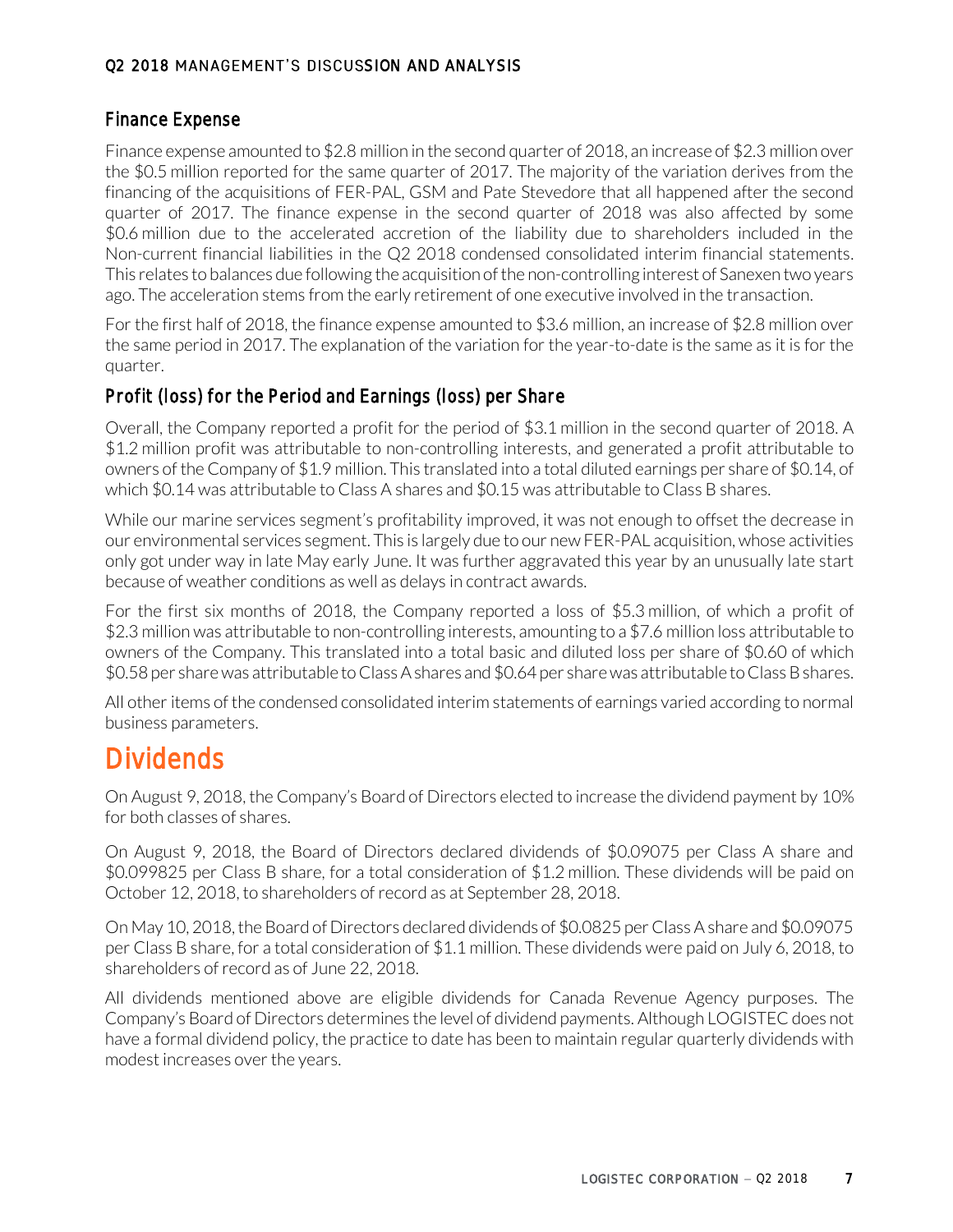# **Liquidity and Capital Resources**

# Capital Management

The Company's financial strategy and primary objectives when managing capital are described in Note 5 of the notes to consolidated financial statements in the 2017 annual report and were applied consistently in the second quarter of 2018. Please also refer to Note 6 of the notes to Q2 2018 condensed consolidated interim financial statements for an update on financial risk management information.

# Capital Resources

As at June 30, 2018, total assets amounted to \$632.1 million, up by \$118.5 million from the December 31, 2017 closing balance of \$513.5 million. This increase is primarily due to the business acquisition of GSM.

Cash and cash equivalents totalled \$9.0 million at the end of the second quarter of 2018, up by \$5.0 million from \$4.0 million as at December 31, 2017. The major elements behind this increase are as follows:

#### *(in thousands of dollars)*

| <b>Positive:</b>                                     |           |
|------------------------------------------------------|-----------|
| Issuance of long-term debt, net of repayment         | 100.801   |
| Depreciation and amortization expense                | 12.568    |
| Changes in non-cash working capital items            | 5.808     |
| Net change in short-term bank loans                  | 3.989     |
| Dividends received from equity accounted investments | 3.346     |
| Current income tax                                   | 1,295     |
|                                                      | 127.807   |
| Negative:                                            |           |
| Loss for the period                                  | (5,266)   |
| Acquisition of property, plant and equipment         | (10.144)  |
| Income taxes paid                                    | (7,998)   |
| Issuance Notes receivable                            | (5,067)   |
| Business acquisition (net of cash acquired)          | (95, 413) |
|                                                      | (123.888) |

## Working Capital

Working capital totalled \$74.5 million at the end of the second quarter of 2018, for a current ratio of 1.64:1. This is similar to the working capital of \$70.2 million and the ratio of 1.65:1 as at December 31, 2017.

## Equity Attributable to Owners of the Company

As at June 30, 2018, equity attributable to owners of the Company amounted to \$224.5 million, down by \$4.1 million from the December 31, 2017 closing balance of \$228.6 million. Adding long-term debt yields a capitalization of \$413.7 million, which computes to a debt/capitalization ratio of 45.7% compared to a debt/capitalization ratio of 26.7% as at December 31, 2017. The variation is due to the business acquisitions in the marine services segment.

As at August 9, 2018, 7,405,022 Class A shares and 5,286,834 Class B shares were issued and outstanding. Each Class A share is convertible at any time by its holder into one Class B share. Please refer to Note 8 of the notes to Q2 2018 condensed consolidated interim financial statements for further details regarding the Company's share capital.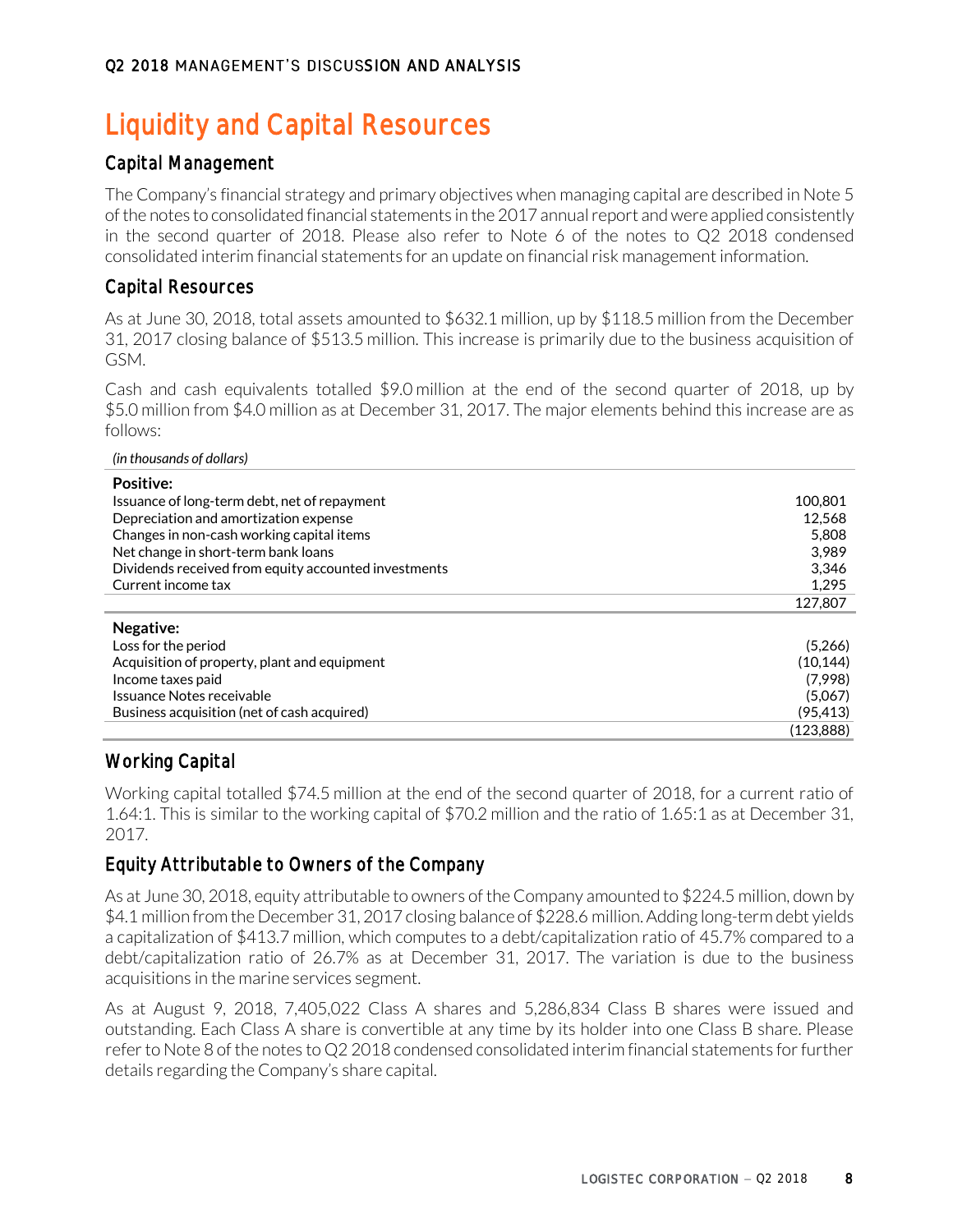# **Significant Joint Venture**

As disclosed in Note 20 of the notes to 2017 consolidated financial statements, the Company holds various investments in joint ventures. The Company has only one significant joint venture, Termont Terminal Inc., whose activities are aligned with the Company's core business.

The following table summarizes the financial information of Termont Terminal Inc. at 100%. The Company holds a 50%-equity interest in this joint venture.

#### *(in thousands of dollars)*

|                                                   |                         |                                                        | As at<br><b>June 30,</b><br>2018<br>\$ | As at<br>December<br>31, 2017<br>\$ |
|---------------------------------------------------|-------------------------|--------------------------------------------------------|----------------------------------------|-------------------------------------|
| Statement of financial position                   |                         |                                                        |                                        |                                     |
| Total assets                                      |                         |                                                        | 44,567                                 | 43,490                              |
| <b>Total liabilities</b>                          |                         |                                                        | 142                                    | 298                                 |
|                                                   |                         | For the three months ended<br>For the six months ended |                                        |                                     |
|                                                   | <b>June 30,</b><br>2018 | June 24,<br>2017                                       | <b>June 30.</b><br>2018                | June 24,<br>2017                    |
|                                                   | \$                      | \$                                                     | \$                                     | \$                                  |
| Statement of earnings                             |                         |                                                        |                                        |                                     |
| Revenue                                           | 942                     | 782                                                    | 1,821                                  | 1,594                               |
| Share of profit of an equity accounted investment | 1,926                   | 1,986                                                  | 2,218                                  | 3,023                               |
| Profit for the period                             | 2,407                   | 2,453                                                  | 3,236                                  | 3,982                               |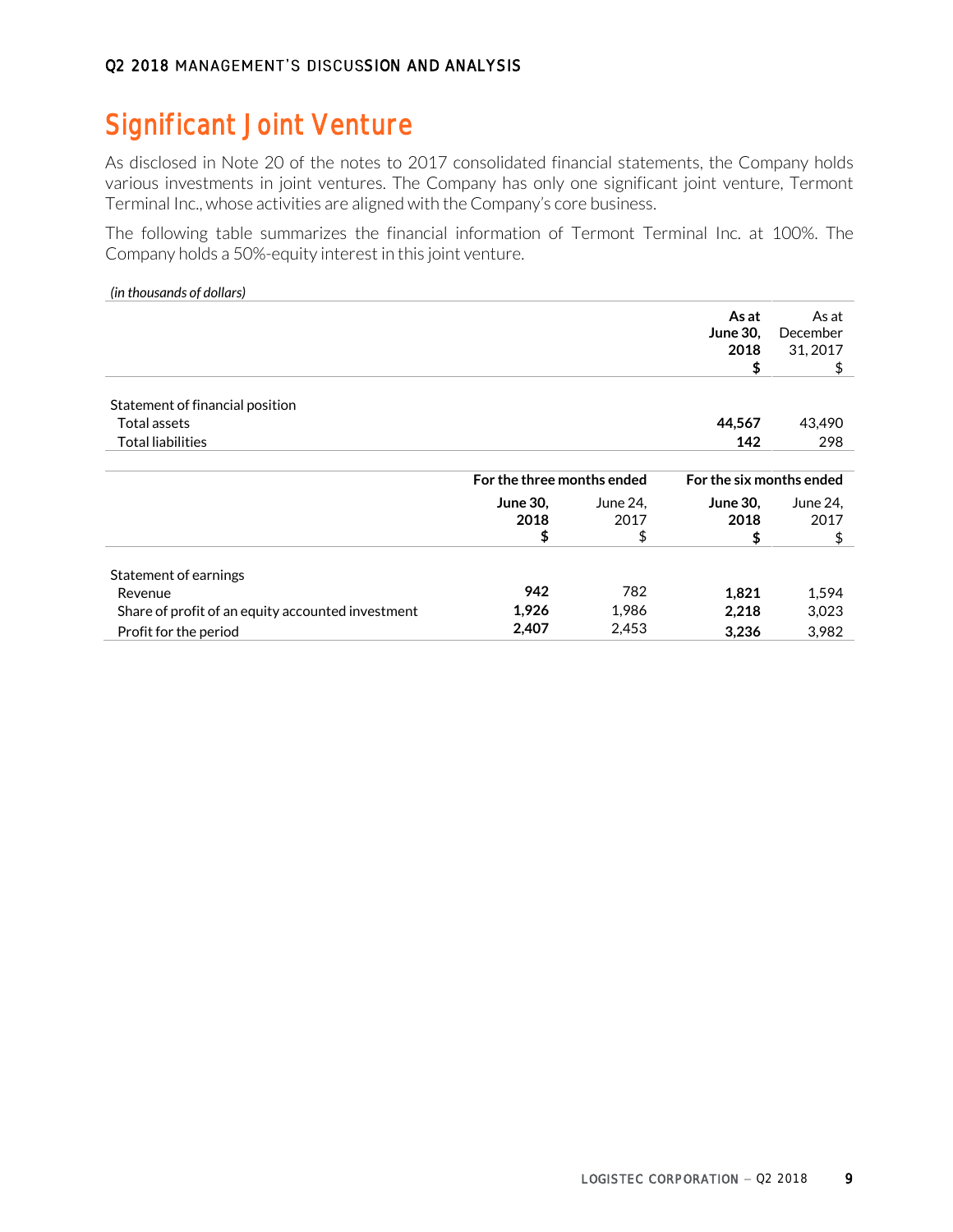# **Other Items in the Consolidated Statements of Financial Position**

| Financial position as at<br>(in millions of dollars) | June 30,<br>2018 | December 31,<br>2017 | Var.   | Var.   | Explanation of variation                                                                                                                                                                                                                                                                                                                                                                           |
|------------------------------------------------------|------------------|----------------------|--------|--------|----------------------------------------------------------------------------------------------------------------------------------------------------------------------------------------------------------------------------------------------------------------------------------------------------------------------------------------------------------------------------------------------------|
|                                                      | \$               | \$                   | \$     | %      |                                                                                                                                                                                                                                                                                                                                                                                                    |
| Trade and other receivables                          | 142.3            | 153.3                | (11.0) | (7.2)  | The variation is primarily explained by the<br>seasonality of operations. It is also due to<br>a sustained collection effort in the<br>environmental services segment in the<br>second quarter of 2018 compared with<br>the fourth quarter of 2017, partially<br>offset by the new acquisitions of GSM and<br>Pate Stevedore as discussed in the<br>Business Acquisitions section of this<br>MD&A. |
| Work in progress                                     | 15.1             | 5.3                  | 9.8    | 185.5  | Work in progress represents the gross<br>unbilled amount that will be collected<br>from customers for contract work<br>performed in our environmental services<br>segment. An increase in all business<br>activity led to higher work in progress at<br>the end of the second quarter of 2018.                                                                                                     |
| Property, plant and equipment                        | 181.7            | 160.7                | 21.0   | 13.1   | The increase stems mainly from capital<br>expenditures that include \$23.3 million<br>as part of a business acquisition. Other<br>regular CAPEX of \$10.0 million were<br>offset by the depreciation expense of<br>\$10.8 million.                                                                                                                                                                 |
| Goodwill                                             | 161.9            | 105.6                | 56.3   | 53.3   | The majority of the increase stems from<br>the acquisitions of GSM and Pate<br>Stevedore, as discussed in the Business<br>Acquisitions section of this MD&A.                                                                                                                                                                                                                                       |
| Other intangible assets                              | 42.6             | 14.9                 | 27.7   | 186.1  | The majority of the increase stems from<br>the acquisition of GSM, as discussed in<br>the Business Acquisitions section of this<br>MD&A.                                                                                                                                                                                                                                                           |
| Non-current financial assets                         | 12.4             | 8.0                  | 4.4    | 55.4   | The increase stems from a note<br>receivable issued to a joint venture for<br>the acquisition of assets.                                                                                                                                                                                                                                                                                           |
| Current portion of<br>long-term debt                 | 6.5              | 5.4                  | 1.0    | 19.1   | The variation stems from the<br>\$117.3 million increase in long-term<br>debt, of which \$98.0 million is related to<br>the business acquisition in the marine<br>services segment. This was offset by the                                                                                                                                                                                         |
| Long-term debt                                       | 182.7            | 78.0                 | 104.8  | 134.4  | repayment of long-term debt of<br>\$16.4 million which came from cash flow<br>generated by operations.                                                                                                                                                                                                                                                                                             |
| Deferred income tax liabilities                      | 26.0             | 15.6                 | 10.4   | 67.0   | The increase is mainly due to the<br>acquisition of GSM. As a result of that<br>transaction, LOGISTEC recorded a<br>deferred income tax liability amounting<br>to \$10.0 million as at June 30, 2018.                                                                                                                                                                                              |
| Share capital                                        | 35.1             | 29.0                 | 6.1    | 21.1   | The variation as at June 30, 2018, is due<br>to the issuance of Class B shares in<br>accordance with the terms of the                                                                                                                                                                                                                                                                              |
| Share capital to be issued                           | 14.7             | 19.8                 | (5.1)  | (25.8) | acquisition of the non-controlling<br>interest in Sanexen in 2016.                                                                                                                                                                                                                                                                                                                                 |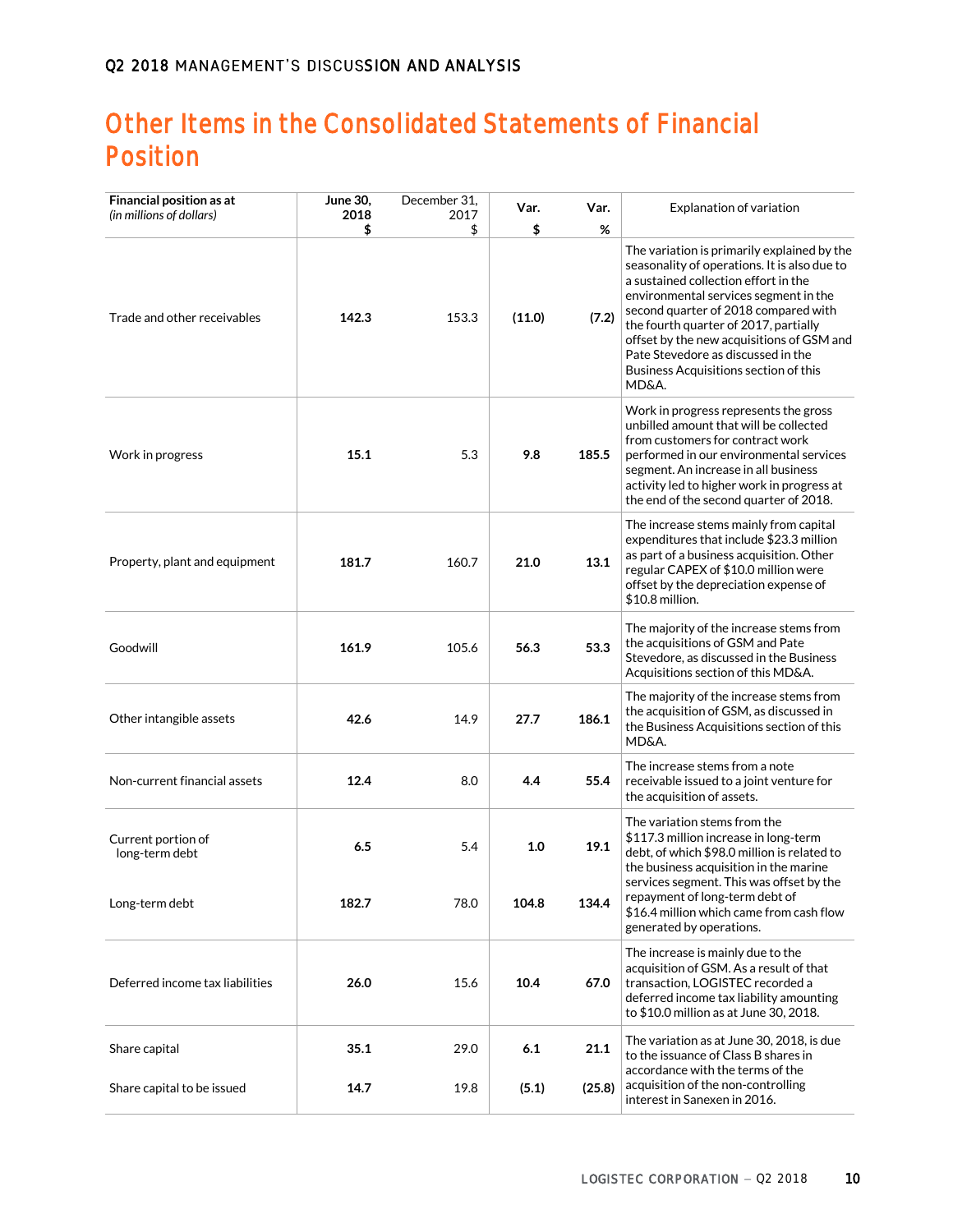All other items included in the condensed consolidated interim statements of financial position varied according to normal business parameters in the second quarter of 2018.

# **Application of New and Revised IFRS**

# Accounting Standards Issued and Adopted

On January 1, 2018, the Company adopted the following standards:

# IFRS 9. "Financial Instruments"

The condensed consolidated interim financial statements have been prepared in accordance with IFRS 9. The Company adopted IFRS 9 using the retrospective approach and chose not to restate prior year comparatives as permitted. The requirements for hedge accounting in IFRS 9 were applied prospectively on January 1, 2018. The Company completed its assessment of the impact of this new standard and the adoption of the standard does not have a material impact on the condensed consolidated interim financial statements other than additional required note disclosures which are described in Notes 3 and 4.

# IFRS 15, "Revenue from Contracts with Customers"

The condensed consolidated interim financial statements have been prepared in accordance with IFRS 15. The Company adopted IFRS 15 using the modified retrospective approach. The Company completed its assessment of the impact of this new standard and the adoption of the standard does not have a material impact on the condensed consolidated interim financial statements other than additional required note disclosures which are described in Notes 3 and 4.

# Accounting Standards and Interpretation Issued but not yet Applied

The following accounting standard has been published: IFRS 16, "Leases".

The following interpretation has been published: IFRIC 23, "Accounting for Uncertainties in Income Taxes (IAS 12)".

Please refer to Note 3 for further details.

# **Report on Disclosure Controls**

Pursuant to the requirements of National Instrument 52-109 "Certification of Disclosure in Issuers' Annual and Interim Filings", the President and Chief Executive Officer and the Vice-President, Finance are responsible for the establishment and maintenance of disclosure controls and procedures ("DC&P") and internal control over financial reporting ("ICFR"). They are assisted in these tasks by a Certification Steering Committee, which is comprised of members of the Company's senior management including the two previously mentioned executives.

They have reviewed this management's discussion and analysis and the Q2 2018 condensed consolidated interim financial statements and related notes (the "Interim Filings"). Based on their knowledge, the Interim Filings do not contain any untrue statement of a material fact or omit to state a material fact required to be stated or that is necessary to make a statement not misleading in light of the circumstances under which it was made, for the period covered by the Interim Filings. Based on their knowledge, the Q2 2018 condensed consolidated interim financial statements, together with the other financial information included in the Interim Filings, fairly present in all material respects the financial condition, financial performance and cash flows of the Company, as of the date and for the periods presented in the Interim Filings.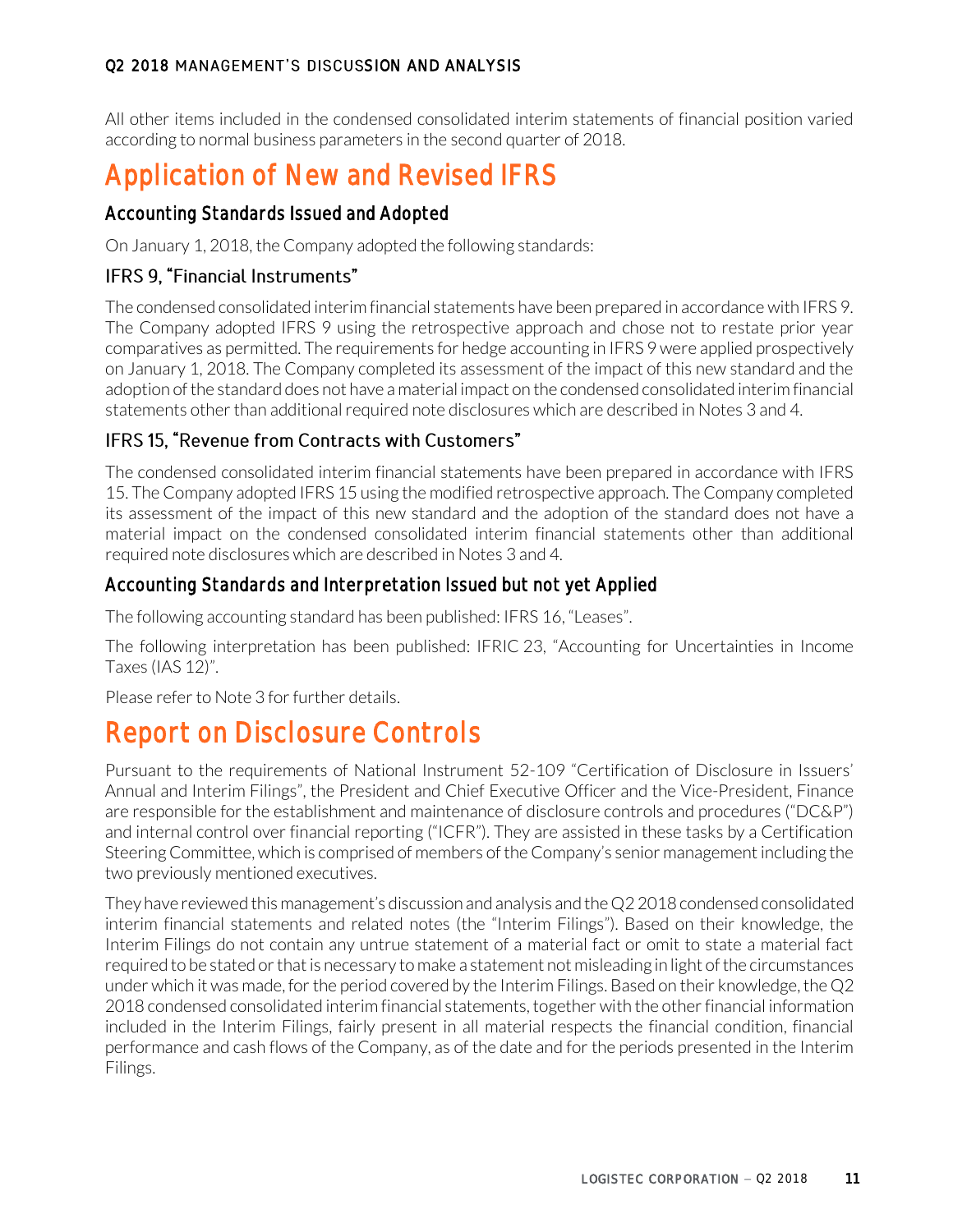The President and Chief Executive Officer and the Vice-President, Finance have concluded that the design of DC&P provided reasonable assurance that material information relating to the Company, including its consolidated subsidiaries, was communicated to them in a timely manner for the preparation of the Interim Filings and that information required to be disclosed in its Interim Filings was recorded, processed, summarized and reported within the required time periods.

The President and Chief Executive Officer and the Vice-President, Finance have also designed such ICFR, or caused it to be designed under their supervision, to provide reasonable assurance regarding the reliability of financial reporting and the preparation of financial statements in accordance with IFRS, the Company's generally accepted accounting principles.

The management's evaluation of the design and the effectiveness of the Company's ICFR excludes controls, policies and procedures regarding FER-PAL, acquired on July 6, 2017, and of GSM, acquired on March 1 of this year. The Company has a period of one year from the acquisition date to conduct this analysis and to implement internal controls deemed necessary. Pate Stevedore has been integrated within LOGISTEC's existing framework.

There has been no change in the Company's ICFR that occurred during the second quarter of 2018 that has materially affected, or is reasonably likely to materially affect, the Company's ICFR.

# **Outlook**

With the first half of the fiscal year behind us, the year-to-date consolidated results may seem disappointing. Indeed, even though the second quarter of 2018 was profitable, it was not enough to bring the year-to-date net profitability to a positive number. However, in light of a close examination of the segmented information in Note 11, we would like to highlight a few positive trends.

The marine services segment is actually doing better after the first six months of 2018 than it was at this time in 2017. Revenue and profit before income taxes for both the second quarter and year-to-date 2018 are showing growth over equivalent periods in 2017. This segment is performing well, and is benefiting from the acquisitions of GSM and Pate Stevedore.

We are, however, very disappointed that our coal-handling contract in Sydney (NS) was not renewed at the end of July 2018. Fortunately, the other acquisitions mentioned earlier should generate sufficient revenue and profits to more than compensate for this lost business.We will maintain our earlier presence in Sydney (NS), and will seek out new business alternatives.

The environmental services segment had a bumpier ride in the first half of 2018. As mentioned above, a long winter and late spring, combined with municipal administrative delays, led to a slow start and higher losses than in prior years. Now that the busy season is well under way and underground watermain rehabilitation contracts are again being delivered and installed, the second half of 2018 will reflect much better results. One particularly positive element is that the amortization of the intangible assets acquired with the FER-PAL transaction, accounted for after July 6, 2017 until January 2018 inclusively, will not be recurring in the second part of 2018, which will have a positive impact on the bottom line when compared to the second half of 2017. Finally, development of the Aqua-Pipe business in the U.S. is progressing more slowly than anticipated. Despite its obvious qualities and advantages, Aqua-Pipe is still perceived in the U.S. as a new technology. We are focusing on marketing and business development activities aimed at U.S. municipalities and water districts, and are confident that these efforts will be successful in the short to mid-term.

In the long term, our objective is to maintain growth and to find business opportunities that will benefit our shareholders, in all our business segments.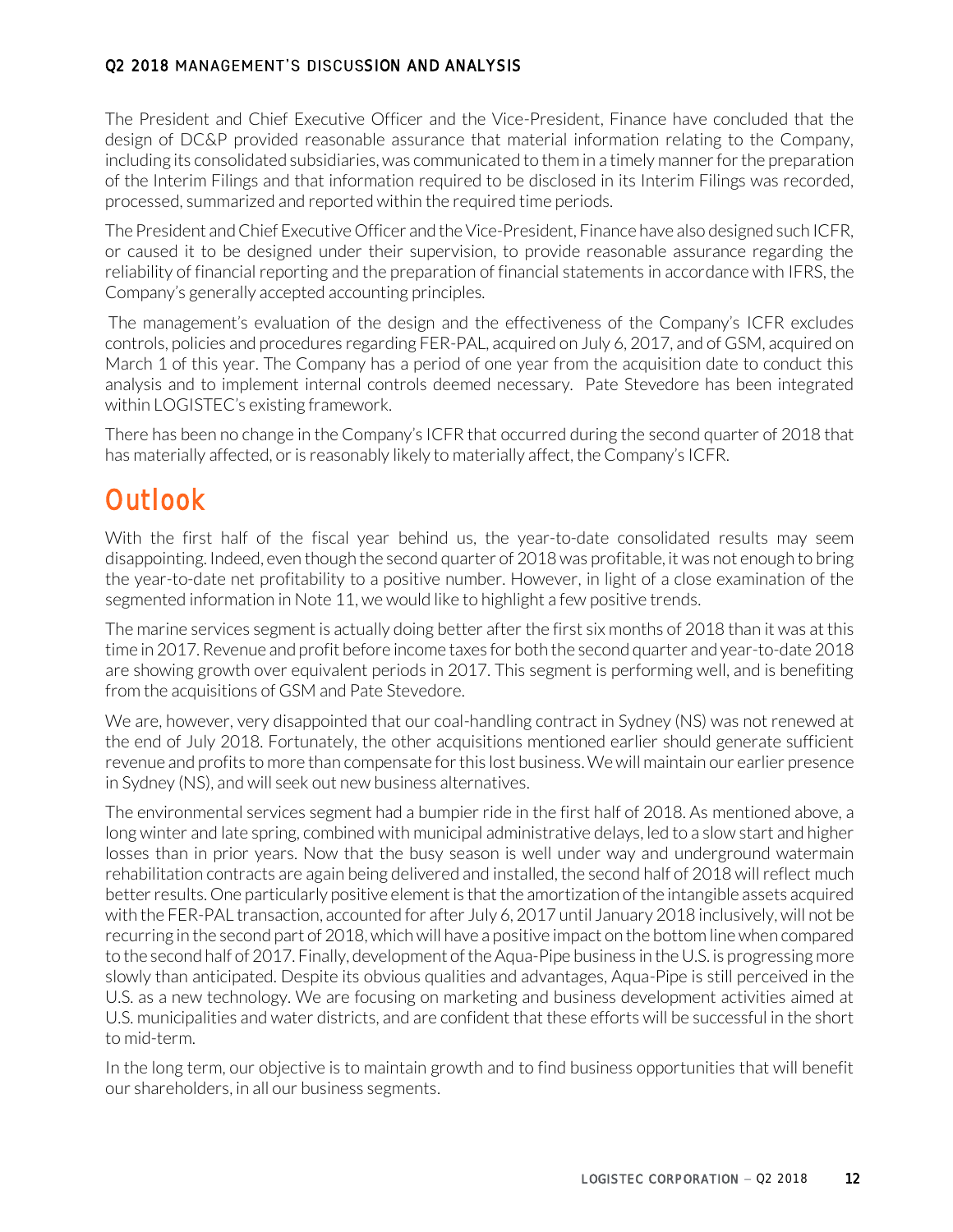*This MD&A along with the annual report, the audited annual consolidated financial statements, the annual information form and the information circular and compensation disclosure and analysis are all filed on SEDAR's website (www.sedar.com) and some of these documents can also be consulted on LOGISTEC's website (www.LOGISTEC.com), in the Investors section.*

*The interim financial reports and financial press releases can also be consulted on SEDAR and LOGISTEC's website.*

For the purpose of informing shareholders and potential investors about the Company's prospects, sections of *this document may contain forward-looking statements, within the meaning of securities legislation, about the Company's activities, performance and financial position and, in particular, hopes for the success of the Company's efforts in the development and growth of its business. These forward-looking statements express, as of the date of this document, the estimates, predictions, projections, expectations or opinions of the Company about future events or results. Although the Company believes that the expectations produced by these forward*looking statements are founded on valid and reasonable bases and assumptions, these forward-looking statements are inherently subject to important uncertainties and contingencies, many of which are beyond the *Company's control, such that the Company's performance may differ significantly from the predicted performance expressed or presented in such forward-looking statements.* 

*The important risks and uncertainties that may cause the actual results and future events to differ significantly from the expectations currently expressed are examined under "Business Risks" in the Company's annual report and include (but are not limited to) the performances of domestic and international economies and their effect on shipping volumes, weather conditions, labour relations, pricing and competitors' marketing activities. The*  reader of this document is thus cautioned not to place undue reliance on these forward-looking statements. The *Company undertakes no obligation to update or revise these forward-looking statements, except as required by law.*

*(signed)* Jean-Claude Dugas Jean-Claude Dugas, CPA, CA Vice-President, Finance

August 9, 2018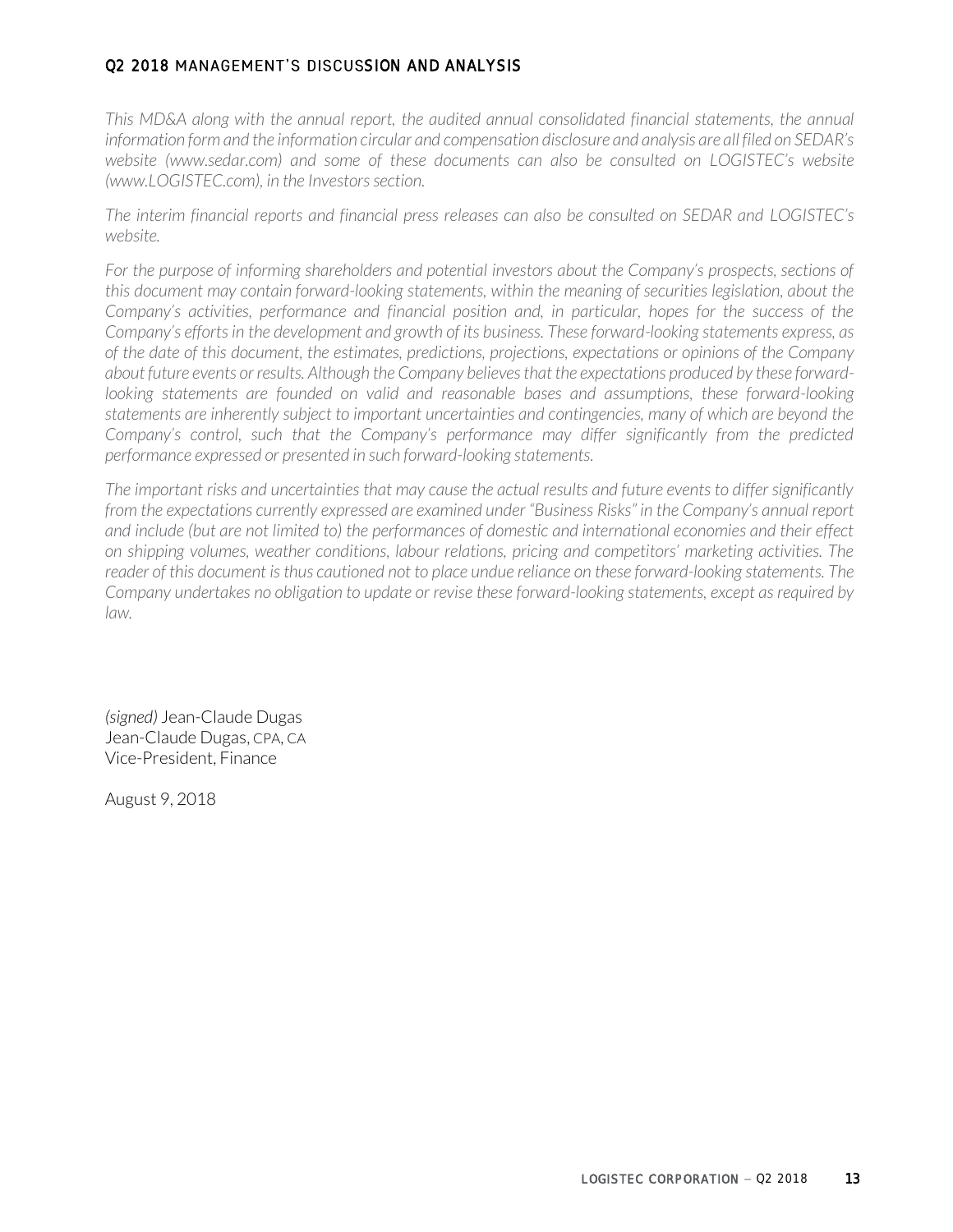(in thousands of Canadian dollars, except for per share amounts and number of shares) (unaudited and not reviewed by the independent auditor)

# **Condensed Consolidated Interim Statements of Earnings**

|                                                                           | For the three months ended |           | For the six months ended |           |
|---------------------------------------------------------------------------|----------------------------|-----------|--------------------------|-----------|
|                                                                           | <b>June 30.</b>            | June 24.  | <b>June 30.</b>          | June 24.  |
|                                                                           | 2018                       | 2017      | 2018                     | 2017      |
|                                                                           | \$                         | \$        | \$                       | \$        |
| Revenue                                                                   | 149,182                    | 101,861   | 231,624                  | 161,932   |
|                                                                           |                            |           |                          |           |
| Employee benefits expense                                                 | (77, 284)                  | (48, 426) | (123, 650)               | (80, 232) |
| Equipment and supplies expense                                            | (39, 292)                  | (29, 113) | (63, 630)                | (46, 387) |
| Rental expense                                                            | (11,777)                   | (8, 185)  | (20, 838)                | (15, 118) |
| Other expenses                                                            | (7, 812)                   | (4,969)   | (13,958)                 | (8,605)   |
| Depreciation and amortization expense                                     | (6,485)                    | (4,223)   | (12, 568)                | (8,249)   |
| Share of profit of equity accounted investments                           | 962                        | 827       | 1,032                    | 1,234     |
| Other gains and losses                                                    | 941                        | (59)      | 1,156                    | 1,671     |
| Operating profit (loss)                                                   | 8,435                      | 7,713     | (832)                    | 6,246     |
|                                                                           |                            |           |                          |           |
| Finance expense                                                           | (2,760)                    | (495)     | (3,647)                  | (890)     |
| Finance income                                                            | 15                         | 98        | 98                       | 181       |
| Profit (loss) before income taxes                                         | 5.690                      | 7,316     | (4, 381)                 | 5,537     |
| Income taxes                                                              | (2,630)                    | (2,535)   | (885)                    | (2,315)   |
| Profit (loss) for the period                                              | 3.060                      | 4.781     | (5,266)                  | 3,222     |
|                                                                           |                            |           |                          |           |
| Profit (loss) attributable to:                                            |                            |           |                          |           |
| <b>Owners of the Company</b>                                              | 1,868                      | 4,789     | (7,609)                  | 3,259     |
| Non-controlling interests                                                 | 1.192                      | (8)       | 2.343                    | (37)      |
| Profit (loss) for the period                                              | 3.060                      | 4,781     | (5,266)                  | 3,222     |
|                                                                           |                            |           |                          |           |
|                                                                           |                            |           |                          |           |
| Basic earnings (loss) per Class A Common Share (1)                        | 0.14                       | 0.38      | (0.58)                   | 0.26      |
| Basic earnings (loss) per Class B Subordinate Voting Share <sup>(2)</sup> | 0.16                       | 0.41      | (0.64)                   | 0.28      |
| Diluted earnings (loss) per Class A share                                 | 0.14                       | 0.36      | (0.58)                   | 0.24      |
| Diluted earnings (loss) per Class B share                                 | 0.15                       | 0.39      | (0.64)                   | 0.27      |
|                                                                           |                            |           |                          |           |
| Weighted average number of Class A shares outstanding, basic and          |                            |           |                          |           |
| diluted                                                                   | 7,405,455                  | 7,410,922 | 7,405,689                | 7,411,589 |
| Weighted average number of Class B shares outstanding, basic              | 5,271,167                  | 4,735,742 | 5,217,249                | 4,737,673 |
| Weighted average number of Class B shares outstanding, diluted            | 5,726,904                  | 5,483,448 | 5,724,496                | 5,487,482 |

*(1) Class A Common Share ("Class A share")*

*(2) Class B Subordinate Voting Share ("Class B share")*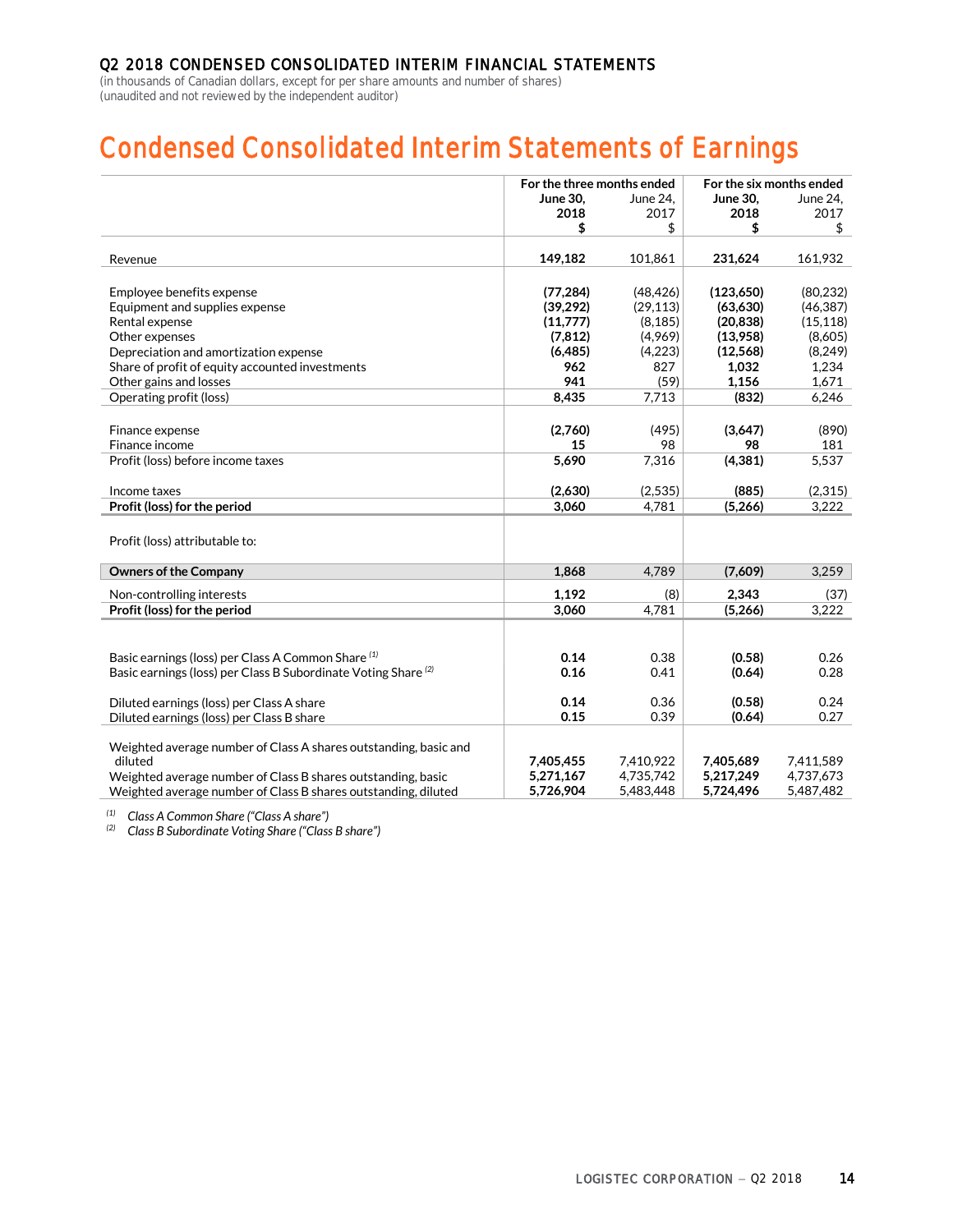(in thousands of Canadian dollars) (unaudited and not reviewed by the independent auditor)

# **Condensed Consolidated Interim Statements of Comprehensive Income**

|                                                                                                       | For the three months ended |          | For the six months ended |          |  |
|-------------------------------------------------------------------------------------------------------|----------------------------|----------|--------------------------|----------|--|
|                                                                                                       | <b>June 30,</b>            | June 24. | <b>June 30.</b>          | June 24, |  |
|                                                                                                       | 2018                       | 2017     | 2018                     | 2017     |  |
|                                                                                                       | \$                         | \$       | \$                       | \$       |  |
|                                                                                                       |                            |          |                          |          |  |
| Profit (loss) for the period                                                                          | 3,060                      | 4,781    | (5,266)                  | 3,222    |  |
|                                                                                                       |                            |          |                          |          |  |
| Other comprehensive income<br>Items that are or may be reclassified to the consolidated statements of |                            |          |                          |          |  |
| earnings                                                                                              |                            |          |                          |          |  |
| Currency translation differences arising on translation of foreign                                    |                            |          |                          |          |  |
| operations                                                                                            | 3,004                      | (365)    | 4,981                    | (529)    |  |
| Gain on derivatives                                                                                   |                            |          | 4                        |          |  |
| Income tax related                                                                                    |                            |          | (1)                      |          |  |
| Total items that are or may be reclassified to the consolidated                                       |                            |          |                          |          |  |
| statements of earnings                                                                                | 3,004                      | (365)    | 4,984                    | (529)    |  |
| Items that will not be reclassified to the consolidated statements of                                 |                            |          |                          |          |  |
| earnings                                                                                              |                            |          |                          |          |  |
| Remeasurement gain (loss) on benefit obligation                                                       | 1,171                      | (2,511)  | 1,171                    | (2,511)  |  |
| Return on retirement plan assets excluding amounts included in                                        |                            |          |                          |          |  |
| profit (loss) for the period                                                                          | 153                        | (232)    | (33)                     | 141      |  |
| Income taxes on remeasurement gain (loss) on benefit obligation                                       |                            |          |                          |          |  |
| and return on retirement plan assets excluding amounts included                                       |                            |          |                          |          |  |
| in profit (loss) for the period                                                                       | (354)                      | 737      | (305)                    | 637      |  |
| Total items that will not be reclassified to the consolidated statements                              |                            |          |                          |          |  |
| of earnings                                                                                           | 970                        | (2,006)  | 833                      | (1,733)  |  |
| Other comprehensive income for the period, net of income taxes                                        | 3,974                      | (2, 371) | 5,817                    | (2, 262) |  |
| Total comprehensive income for the period                                                             | 7.034                      | 2.410    | 551                      | 960      |  |
|                                                                                                       |                            |          |                          |          |  |
| Total comprehensive income attributable to:                                                           |                            |          |                          |          |  |
|                                                                                                       |                            |          |                          |          |  |
| Owners of the Company                                                                                 | 5.832                      | 2.418    | (1,814)                  | 997      |  |
| Non-controlling interests                                                                             | 1,202                      | (8)      | 2,365                    | (37)     |  |
| Total comprehensive income for the period                                                             | 7.034                      | 2,410    | 551                      | 960      |  |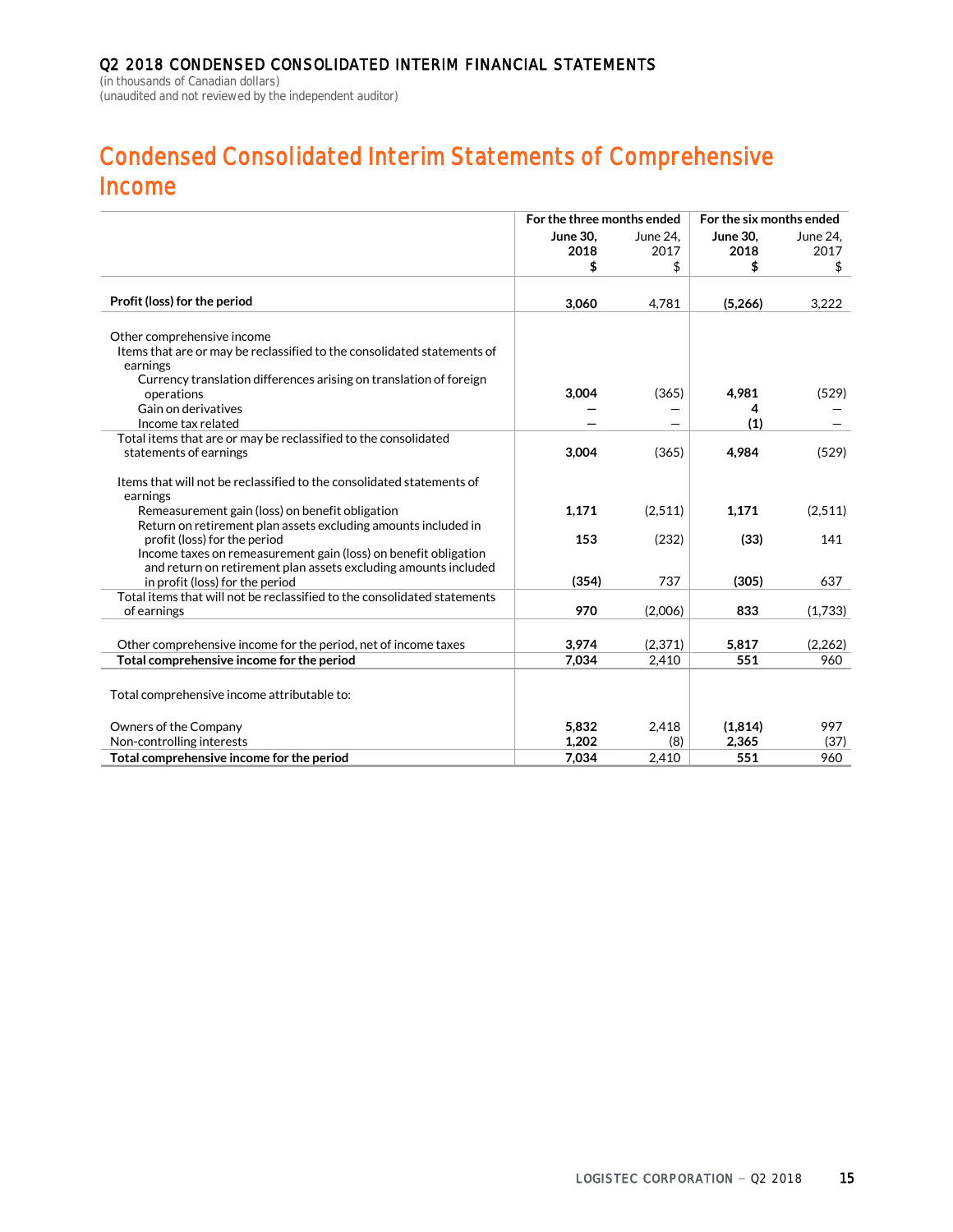(in thousands of Canadian dollars) (unaudited and not reviewed by the independent auditor)

# **Condensed Consolidated Interim Statements of Financial Position**

|                                                                | Notes          | As at<br><b>June 30.</b><br>2018<br>\$ | As at<br>December 31,<br>2017<br>\$ |
|----------------------------------------------------------------|----------------|----------------------------------------|-------------------------------------|
|                                                                |                |                                        |                                     |
| <b>Assets</b>                                                  |                |                                        |                                     |
| Current assets                                                 |                |                                        |                                     |
| Cash and cash equivalents                                      |                | 8,977                                  | 3,963                               |
| Trade and other receivables                                    |                | 142.329                                | 153.342                             |
| Work in progress<br>Current income tax assets                  |                | 15,146<br>4,962                        | 5,306<br>494                        |
| Other financial assets                                         |                | 206                                    | 1,055                               |
| Prepaid expenses                                               |                | 5,300                                  | 2.775                               |
| Inventories                                                    |                | 13,619                                 | 11,550                              |
|                                                                |                | 190,539                                | 178,485                             |
| Equity accounted investments                                   |                | 32,038                                 | 34.350                              |
| Property, plant and equipment                                  | $\overline{7}$ | 181,712                                | 160,717                             |
| Goodwill                                                       | 7              | 161,881                                | 105,618                             |
| Other intangible assets                                        |                | 42,637                                 | 14.903                              |
| Other non-current assets                                       |                | 1,915                                  | 1.658                               |
| Post-employment benefit assets<br>Non-current financial assets |                |                                        | 606                                 |
| Deferred income tax assets                                     |                | 12,406<br>8,930                        | 7,984<br>9.218                      |
| <b>Total assets</b>                                            |                | 632,058                                | 513,539                             |
|                                                                |                |                                        |                                     |
| <b>Liabilities</b>                                             |                |                                        |                                     |
| <b>Current liabilities</b>                                     |                |                                        |                                     |
| Short-term bank loans                                          |                | 13,818                                 | 9,829                               |
| Trade and other payables<br>Deferred revenue                   |                | 87,880<br>4,207                        | 85.174<br>2.252                     |
| Current income tax liabilities                                 |                | 1.405                                  | 3.699                               |
| Dividends payable                                              |                | 1.089                                  | 1.075                               |
| Current portion of long-term debt                              | 12             | 6,490                                  | 5,447                               |
| Provisions                                                     |                | 1,163                                  | 813                                 |
|                                                                |                | 116,052                                | 108,289                             |
| Long-term debt                                                 | 12             | 182,732                                | 77,957                              |
| Provisions                                                     |                | 784                                    | 771                                 |
| Deferred income tax liabilities                                | 7              | 26,009                                 | 15.575                              |
| Post-employment benefit obligations                            |                | 13,345                                 | 14.778                              |
| Deferred revenue                                               |                | 3,533                                  | 3,733                               |
| Non-current financial liabilities<br><b>Total liabilities</b>  |                | 60,535<br>402,990                      | 61,641<br>282,744                   |
|                                                                |                |                                        |                                     |
| Equity                                                         |                |                                        |                                     |
| Share capital                                                  | 8              | 35,149                                 | 29.019                              |
| Share capital to be issued                                     | 8              | 14,717                                 | 19,820                              |
| Retained earnings<br>Accumulated other comprehensive income    |                | 163,048<br>11,568                      | 173,129<br>6.606                    |
| Equity attributable to owners of the Company                   |                | 224,482                                | 228,574                             |
|                                                                |                |                                        |                                     |
| Non-controlling interest                                       |                | 4,586                                  | 2,221                               |
| <b>Total equity</b>                                            |                | 229,068                                | 230,795                             |
| <b>Total liabilities and equity</b>                            |                | 632.058                                | 513,539                             |
|                                                                |                |                                        |                                     |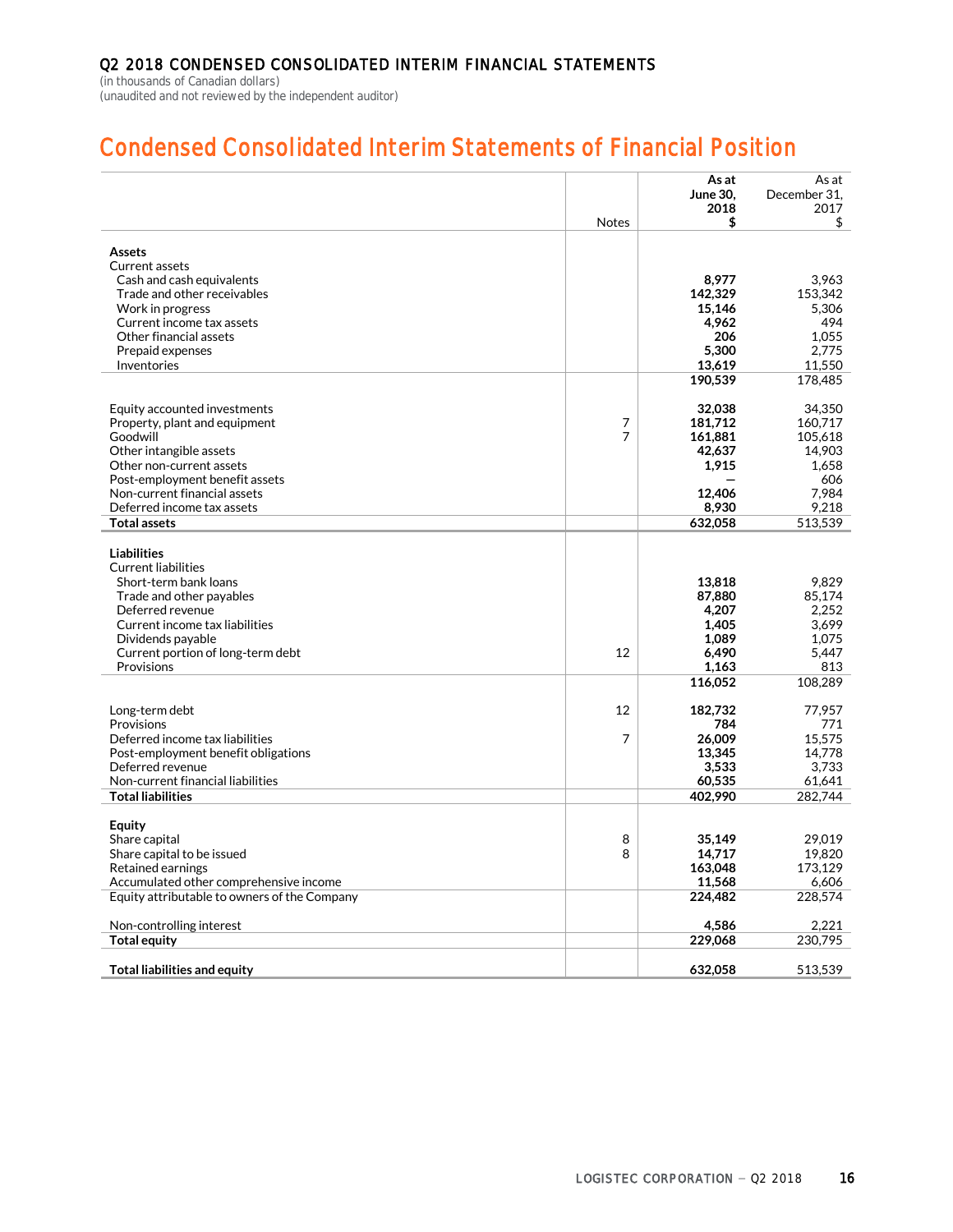(in thousands of Canadian dollars) (unaudited and not reviewed by the independent auditor)

# **Condensed Consolidated Interim Statements of Changes in Equity**

|                                                                      |              |         | Attributable to owners of the Company |        |             |          |         |             |         |
|----------------------------------------------------------------------|--------------|---------|---------------------------------------|--------|-------------|----------|---------|-------------|---------|
|                                                                      |              |         | Accumulated<br>other comprehensive    |        |             |          |         |             |         |
|                                                                      |              |         |                                       |        | income      |          |         |             |         |
|                                                                      |              |         | Share                                 |        |             |          |         |             |         |
|                                                                      |              |         | capital                               | Cash   | Foreign     |          |         | Non-        |         |
|                                                                      |              | Share   | to be                                 | flow   | currency    | Retained |         | controlling | Total   |
|                                                                      | <b>Notes</b> | capital | issued                                | hedges | translation | earnings | Total   | interests   | equity  |
|                                                                      |              | \$      | \$                                    | \$     | \$          | \$       | \$      | \$          | \$      |
| Balance as at January 1, 2018                                        |              | 29,019  | 19,820                                | 138    | 6,468       | 173,129  | 228,574 | 2,221       | 230,795 |
|                                                                      |              |         |                                       |        |             |          |         |             | (5,266) |
| Profit (loss) for the period                                         |              |         |                                       |        |             | (7,609)  | (7,609) | 2,343       |         |
| Other comprehensive income                                           |              |         |                                       |        |             |          |         |             |         |
| Currency translation differences                                     |              |         |                                       |        |             |          |         |             |         |
| arising on translation of foreign                                    |              |         |                                       |        |             |          |         |             |         |
| operations                                                           |              |         |                                       |        | 4,959       |          | 4,959   | 22          | 4,981   |
| Remeasurement gain (loss) on                                         |              |         |                                       |        |             |          |         |             |         |
| benefit obligation and return on<br>retirement plan assets excluding |              |         |                                       |        |             |          |         |             |         |
| amounts included in profit (loss)                                    |              |         |                                       |        |             |          |         |             |         |
| for the period, net of income taxes                                  |              |         |                                       |        |             | 833      | 833     |             | 833     |
| Cash flow hedges, net of income                                      |              |         |                                       |        |             |          |         |             |         |
| taxes                                                                |              |         |                                       | 3      |             |          | 3       |             | 3       |
| Total comprehensive income for the                                   |              |         |                                       |        |             |          |         |             |         |
| period                                                               |              |         |                                       | 3      | 4,959       | (6,776)  | (1,814) | 2,365       | 551     |
| Remeasurement of written put                                         |              |         |                                       |        |             |          |         |             |         |
| option liability                                                     |              |         |                                       |        |             | (900)    | (900)   |             | (900)   |
| Repurchase of Class A shares                                         | 8            |         |                                       |        |             | (32)     | (32)    |             | (32)    |
| Issue and Repurchase of Class B                                      |              |         |                                       |        |             |          |         |             |         |
| shares                                                               | 8            | (24)    |                                       |        |             | (196)    | (220)   |             | (220)   |
| Issuance, repurchase of share capital                                | 8            | 6,154   | (5, 103)                              |        |             |          | 1,051   |             | 1,051   |
| Dividends on Class A shares                                          | 8            |         |                                       |        |             | (1,220)  | (1,220) |             | (1,220) |
| Dividends on Class B shares                                          | 8            |         |                                       |        |             | (957)    | (957)   |             | (957)   |
| Balance as at June 30, 2018                                          |              | 35,149  | 14,717                                | 141    | 11,427      | 163,048  | 224.482 | 4,586       | 229,068 |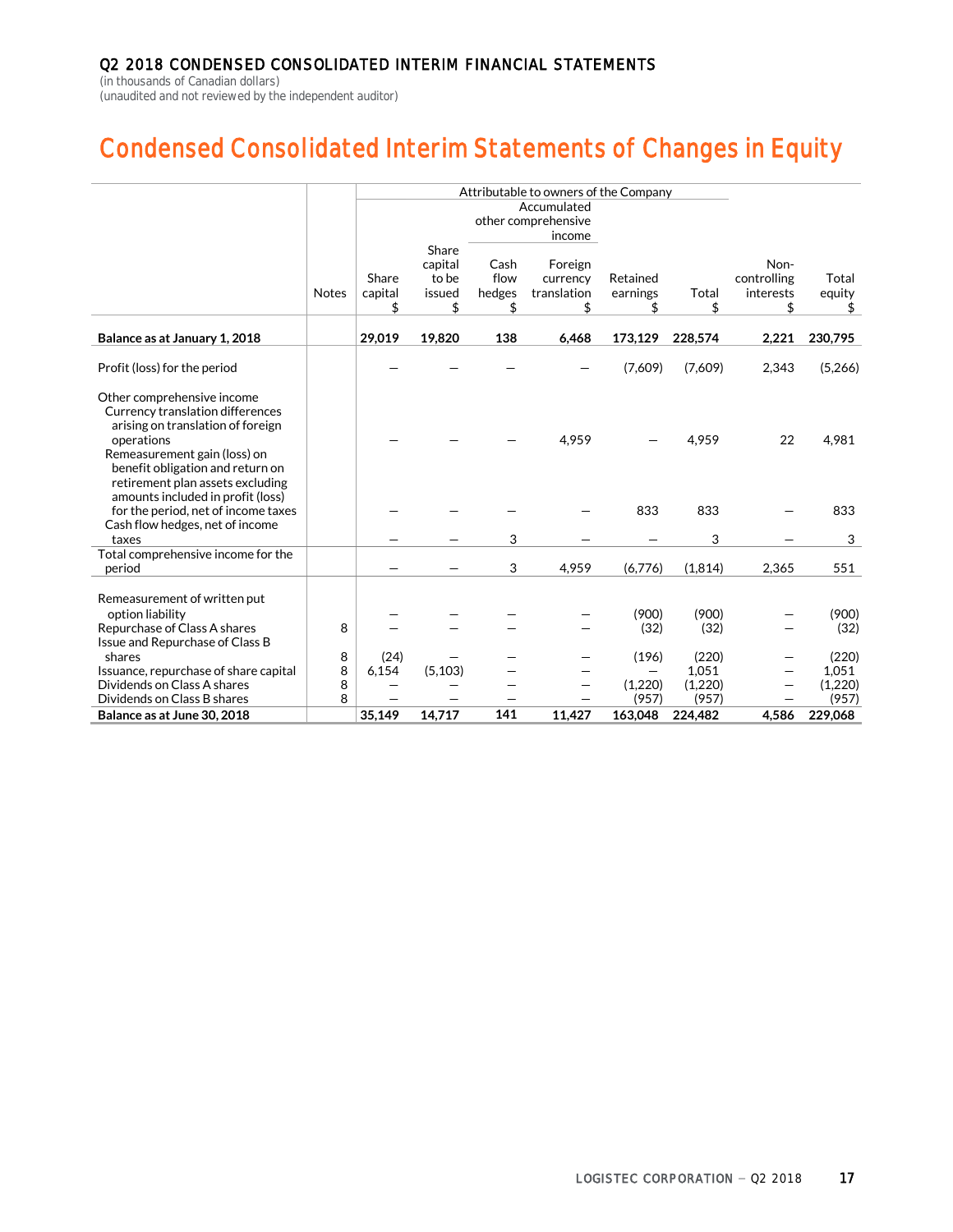(in thousands of Canadian dollars) (unaudited and not reviewed by the independent auditor)

# **Condensed Consolidated Interim Statements of Changes in Equity (Continued)**

|                                                                                                                                       |              | Attributable to owners of the Company |                  |        |                     |          |          |             |          |
|---------------------------------------------------------------------------------------------------------------------------------------|--------------|---------------------------------------|------------------|--------|---------------------|----------|----------|-------------|----------|
|                                                                                                                                       |              |                                       |                  |        | Accumulated         |          |          |             |          |
|                                                                                                                                       |              |                                       |                  |        | other comprehensive |          |          |             |          |
|                                                                                                                                       |              |                                       |                  |        | income              |          |          |             |          |
|                                                                                                                                       |              |                                       | Share<br>capital | Cash   | Foreign             |          |          | Non-        |          |
|                                                                                                                                       |              | Share                                 | to be            | flow   | currency            | Retained |          | controlling | Total    |
|                                                                                                                                       | <b>Notes</b> | capital                               | issued           | hedges | translation         | earnings | Total    | interests   | equity   |
|                                                                                                                                       |              | \$                                    | \$               | \$     | \$                  | \$       | \$       | \$          | \$       |
| Balance as at January 1, 2017                                                                                                         |              | 15,618                                | 24,898           | (4)    | 9,255               | 151,616  | 201,383  | 1,798       | 203,181  |
|                                                                                                                                       |              |                                       |                  |        |                     |          |          |             |          |
| Profit (loss) for the period                                                                                                          |              |                                       |                  |        |                     | 3,259    | 3,259    | (37)        | 3,222    |
| Other comprehensive income (loss)<br>Currency translation differences<br>arising on translation of foreign<br>operations              |              |                                       |                  |        | (529)               |          | (529)    |             | (529)    |
| Remeasurement losses on benefit<br>obligation and return on<br>retirement plan assets excluding<br>amounts included in profit for the |              |                                       |                  |        |                     |          |          |             |          |
| period, net of income taxes                                                                                                           |              |                                       |                  |        |                     | (1,733)  | (1,733)  |             | (1,733)  |
| Total comprehensive income for the<br>period                                                                                          |              |                                       |                  |        | (529)               | 1,526    | 997      | (37)        | 960      |
|                                                                                                                                       |              |                                       |                  |        |                     |          |          |             |          |
| Repurchase of Class A shares<br>Issue and repurchase of Class B                                                                       |              | (1)                                   |                  |        |                     | (80)     | (81)     |             | (81)     |
| shares                                                                                                                                |              | (43)                                  |                  |        |                     | (601)    | (644)    |             | (644)    |
| Non-controlling interest arising from<br>a business acquisition                                                                       | 9            |                                       |                  |        |                     |          |          | 2,545       | 2,545    |
| Long-term liability for the obligation<br>to repurchase the non-controlling<br>interest                                               | 9            |                                       |                  |        |                     |          |          | (2, 545)    | (2, 545) |
| Issuance of Class B share capital to a<br>subsidiary shareholder upon the                                                             |              |                                       |                  |        |                     |          |          |             |          |
| exercise of put options                                                                                                               | 5            | 209                                   | (209)            |        |                     |          |          |             |          |
| Dividends on Class A shares                                                                                                           |              |                                       |                  |        |                     | (1, 112) | (1, 112) |             | (1, 112) |
| Dividends on Class B shares                                                                                                           |              |                                       |                  |        |                     | (782)    | (782)    |             | (782)    |
| Balance as at June 24, 2017                                                                                                           |              | 15.783                                | 24.689           | (4)    | 8.726               | 150,567  | 199,761  | 1.761       | 201,522  |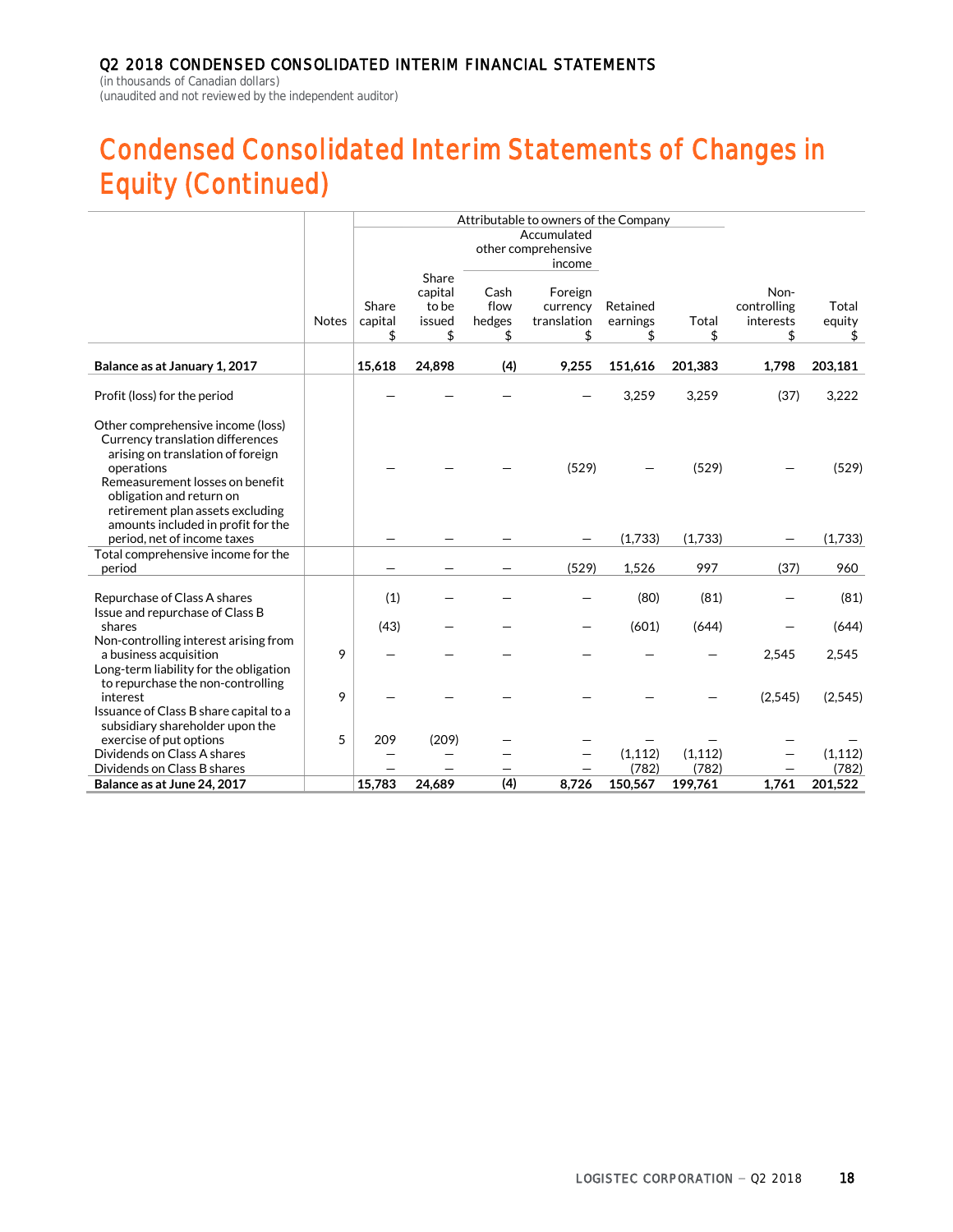(in thousands of Canadian dollars) (unaudited and not reviewed by the independent auditor)

# **Condensed Consolidated Interim Statements of Cash Flows**

|                                                                                      |              |                  | For the six months ended |
|--------------------------------------------------------------------------------------|--------------|------------------|--------------------------|
|                                                                                      |              | <b>June 30.</b>  | June 24.                 |
|                                                                                      | <b>Notes</b> | 2018             | 2017                     |
|                                                                                      |              | \$               | \$                       |
|                                                                                      |              |                  |                          |
| <b>Operating activities</b>                                                          |              |                  |                          |
| Profit (loss) for the period                                                         |              | (5,266)          | 3.222                    |
| Items not affecting cash and cash equivalents                                        |              | 20,334           | 10,486                   |
| Cash generated from operations                                                       |              | 15.068           | 13.708                   |
| Dividends received from equity accounted investments                                 |              | 3.346            | 3,600                    |
| Contributions to defined benefit retirement plans                                    |              | (595)            | (557)                    |
| Settlement of provisions                                                             |              | (165)            | (148)                    |
| Changes in non-cash working capital items<br>Income taxes paid                       |              | 5,808<br>(7,998) | 12,517<br>(2,277)        |
|                                                                                      |              | 15,464           | 26,843                   |
|                                                                                      |              |                  |                          |
| <b>Financing activities</b>                                                          |              |                  |                          |
| Net change in short-term bank loans                                                  |              | 3,989            |                          |
| Issuance of long-term debt                                                           |              | 117,226          | 13,614                   |
| Repayment of long-term debt                                                          |              | (16, 425)        | (25,966)                 |
| Interest paid                                                                        |              | (1,844)          | (955)                    |
| Issuance of Class B shares                                                           | 8            | 562              |                          |
| Repurchase of Class A shares                                                         | 8            | (32)             | (81)                     |
| Repurchase of Class B shares                                                         | 8            | (220)            | (644)                    |
| Dividends paid on Class A shares                                                     | 8            | (1,222)          | (1, 112)                 |
| Dividends paid on Class B shares                                                     | 8            | (942)            | (782)                    |
|                                                                                      |              | 101,092          | (15,926)                 |
|                                                                                      |              |                  |                          |
| Investing activities                                                                 |              |                  |                          |
| Customer repayment of an investment in a service contract<br>Interest received       |              | 108              | 865<br>190               |
| Repurchase of a non-controlling interest                                             |              |                  | (1, 332)                 |
| Business acquisitions                                                                | 7            | (97,998)         | (5,805)                  |
| Cash acquired in a business acquisition                                              | 7            | 2,585            |                          |
| Note receivable                                                                      |              | (5,067)          |                          |
| Cash paid to minority interest                                                       |              | (157)            |                          |
| Acquisition of property, plant and equipment                                         |              | (10, 144)        | (14.668)                 |
| Proceeds from disposal of property, plant and equipment                              |              | 290              | 2.225                    |
| Repayment of other non-current financial assets                                      |              | 101              | 94                       |
| Acquisition of intangible assets                                                     |              | (93)             | (6)                      |
| Acquisition of other non-current assets                                              |              | (285)            | (191)                    |
| Repayment of other non-current assets                                                |              | 150              | 67                       |
|                                                                                      |              | (110, 510)       | (18, 561)                |
|                                                                                      |              |                  |                          |
| Net change in cash and cash equivalents                                              |              | 6,046            | (7,644)                  |
| Cash and cash equivalents, beginning of period                                       |              | 3.963            | 15.971                   |
| Effect of exchange rate on balances held in foreign currencies of foreign operations |              | (1,032)          | (38)                     |
| Cash and cash equivalents, end of period                                             |              | 8,977            | 8,289                    |
| <b>Additional information</b>                                                        |              |                  |                          |
| Acquisition of property, plant and equipment included in trade and other payables    |              | 253              | 1,553                    |
|                                                                                      |              |                  |                          |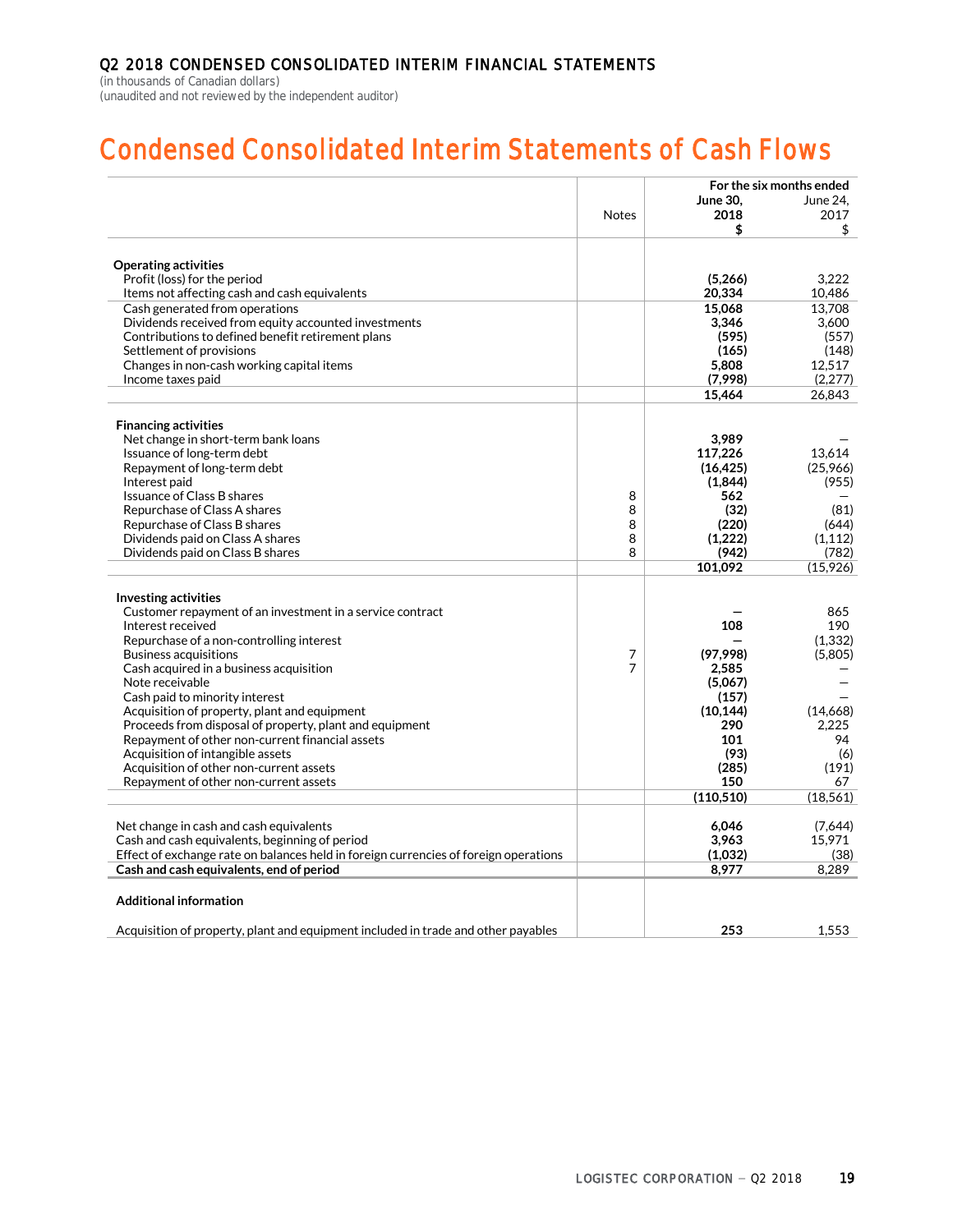as at and for the three months and six months ended June 30, 2018, and June 24, 2017 (in thousands of Canadian dollars) (unaudited and not reviewed by the independent auditor)

# **General Information**

LOGISTEC Corporation (the "Company") provides specialized cargo handling and other services to a wide variety of marine, industrial and municipal customers. The Company has cargo handling facilities in 37 ports across North America; short-line rail transportation services; and marine agency services to foreign shipowners and operators serving the Canadian market. The Company is widely diversified on the basis of cargo type and port location with a balance between import and export activities. Furthermore, the Company, through its subsidiaries Sanexen Environmental Services Inc. ("Sanexen") and FER-PAL Construction Ltd. ("FER-PAL"), operates in the environmental services segment where it provides services for the trenchless structural rehabilitation of underground watermains, regulated materials management, site remediation, risk assessment and manufacturing of woven hoses.

The Company is incorporated in the Province of Québec and is governed by the Québec *Business Corporations Act*. Its shares are listed on the Toronto Stock Exchange ("TSX") under the ticker symbols LGT.A and LGT.B. The address of its registered office is 360 St. Jacques Street, Suite 1500, Montréal (QC) H2Y 1P5, Canada.

The Company's largest shareholder is Sumanic Investments Inc.

The accompanying unaudited condensed interim consolidated financial statements of LOGISTEC Corporation have been prepared by and are the responsibility of management. The unaudited condensed interim consolidated financial statements have not been reviewed by the Company's independent auditor.

These unaudited condensed consolidated interim financial statements were approved by the Company's Board of Directors on August 9, 2018.

# **2. Basis of Preparation**

The condensed consolidated interim financial statements have been prepared in accordance with International Accounting Standards ("IAS") 34, "Interim Financial Reporting", using the same accounting policies as outlined in Note 2 of the notes to 2017 consolidated financial statements, except as described in Notes 3 and 4 below.

In the application of the Company's significant accounting policies, management is required to make judgments, estimates and assumptions about the carrying amounts of assets and liabilities. The estimates and associated assumptions are based on historical experience and other factors that are considered to be relevant. The estimates and underlying assumptions are reviewed on an ongoing basis. Actual results may differ from these estimates. The measurement of certain assets and liabilities in the preparation of these condensed consolidated interim financial statements includes significant assumptions made by management, which have been set out in Note 4 of the notes to 2017 consolidated financial statements.

The condensed consolidated interim financial statements do not include all of the information required for annual financial statements and should therefore be read in conjunction with the consolidated financial statements included in the Company's 2017 annual report.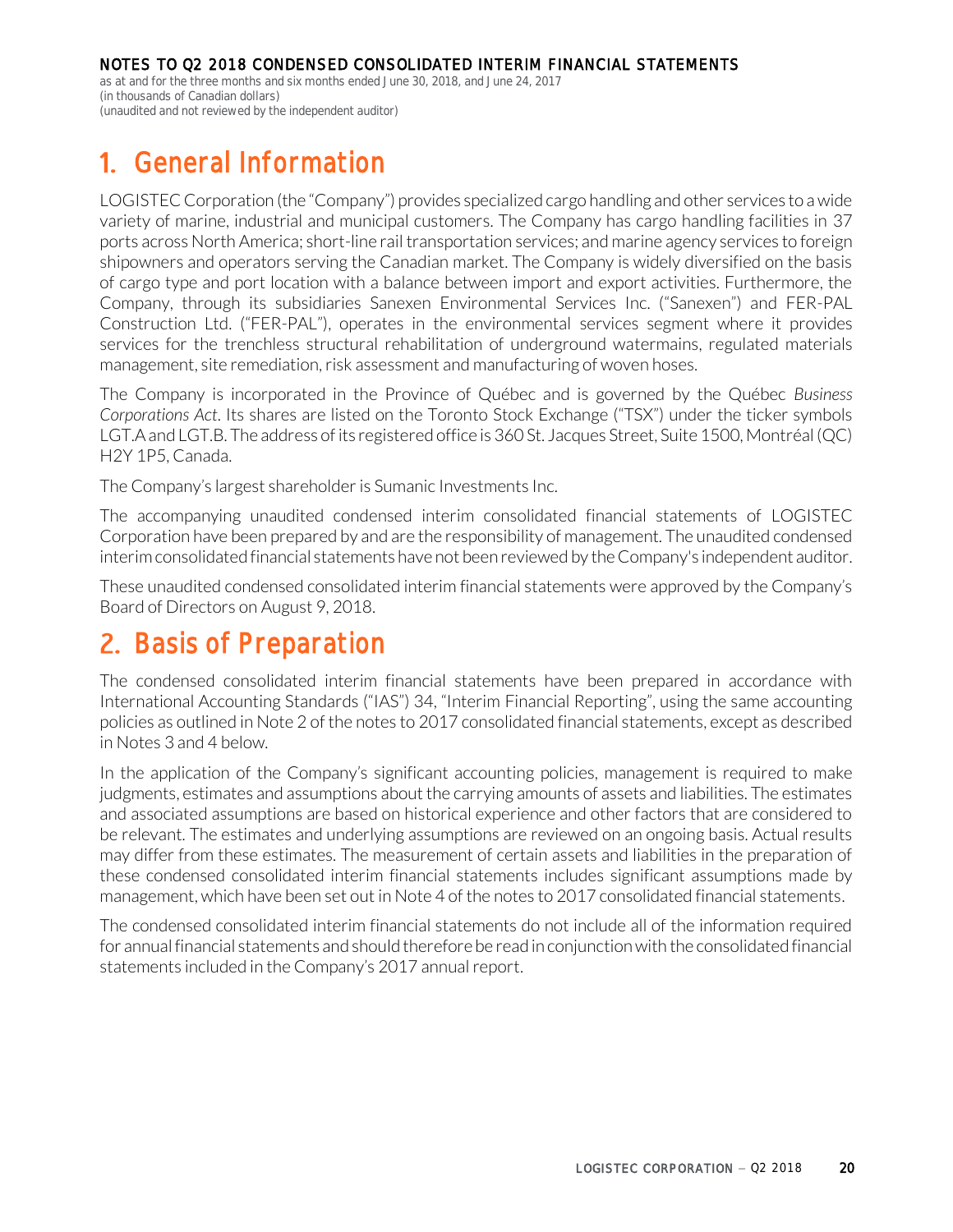as at and for the three months and six months ended June 30, 2018, and June 24, 2017 (in thousands of Canadian dollars) (unaudited and not reviewed by the independent auditor)

# **Application of New and Revised IFRS**

# Accounting Standards Issued and Adopted

On January 1, 2018, the Company adopted the following standards:

### IFRS 9, "Financial Instruments"

IFRS 9 sets out requirements for recognising and measuring financial assets, financial liabilities and some contracts to buy or sell non-financial items. This standard replaces IAS 39 *Financial Instruments: Recognition and Measurement*.

The condensed consolidated interim financial statements have been prepared in accordance with IFRS 9. The Company adopted IFRS 9 using the retrospective approach and chose not to restate prior year comparatives where permitted.

The Company reviewed and assessed its existing financial assets and liabilities as at January 1, 2018 based on the facts and circumstances that existed at that date, and concluded that the initial application of IFRS 9 has had the following impact regarding its classification and measurement:

- Cash and cash equivalents, trade and other receivables, and non-current financial assets that were classified as loans and receivables under IAS 39 have been classified as amortized cost under IFRS 9.
- Trade and other payables, dividends payable, short-term bank loans, long-term debt, liabilities due to shareholders and long-term incentive plans that were classified as other financial liabilities under IAS 39 have been classified as amortized cost under IFRS 9.

IFRS 9 replaces the 'incurred loss' model in IAS 39 with an 'expected credit loss' (ECL) model. The new impairment model applies to financial assets measured at amortized cost, contract assets and debt investments at fair value through other comprehensive income ("FVOCI"), but not to investments in equity instruments. Under IFRS 9, credit losses are recognized earlier than under IAS 39.

The Company has elected to measure loss allowances for trade receivables and non-current financial assets at an amount equal to lifetime ECLs.

This standard also incorporates a new hedging model which increases the scope of hedged items eligible for hedge accounting and aligns hedge accounting more closely with risk management. The requirements for hedge accounting in IFRS 9 were applied prospectively on January 1, 2018. All hedging relationships designated under IAS 39 at December 31, 2017 met the criteria for hedge accounting under IFRS 9 at January 1, 2018 and are therefore regarded as continuing hedging relationships.

The Company completed its assessment of the impact of this new standard and the adoption of the standard does not have a material impact on the condensed consolidated interim financial statements other than discussed above. The Company has updated its significant accounting policies which is included in Note 4 below.

### IFRS 15. "Revenue from Contracts with Customers"

IFRS 15 establishes a comprehensive framework for determining whether, how much and when revenue is recognized. It replaced IAS 18 *Revenues*, IAS 11 *Construction Contracts* and related interpretations.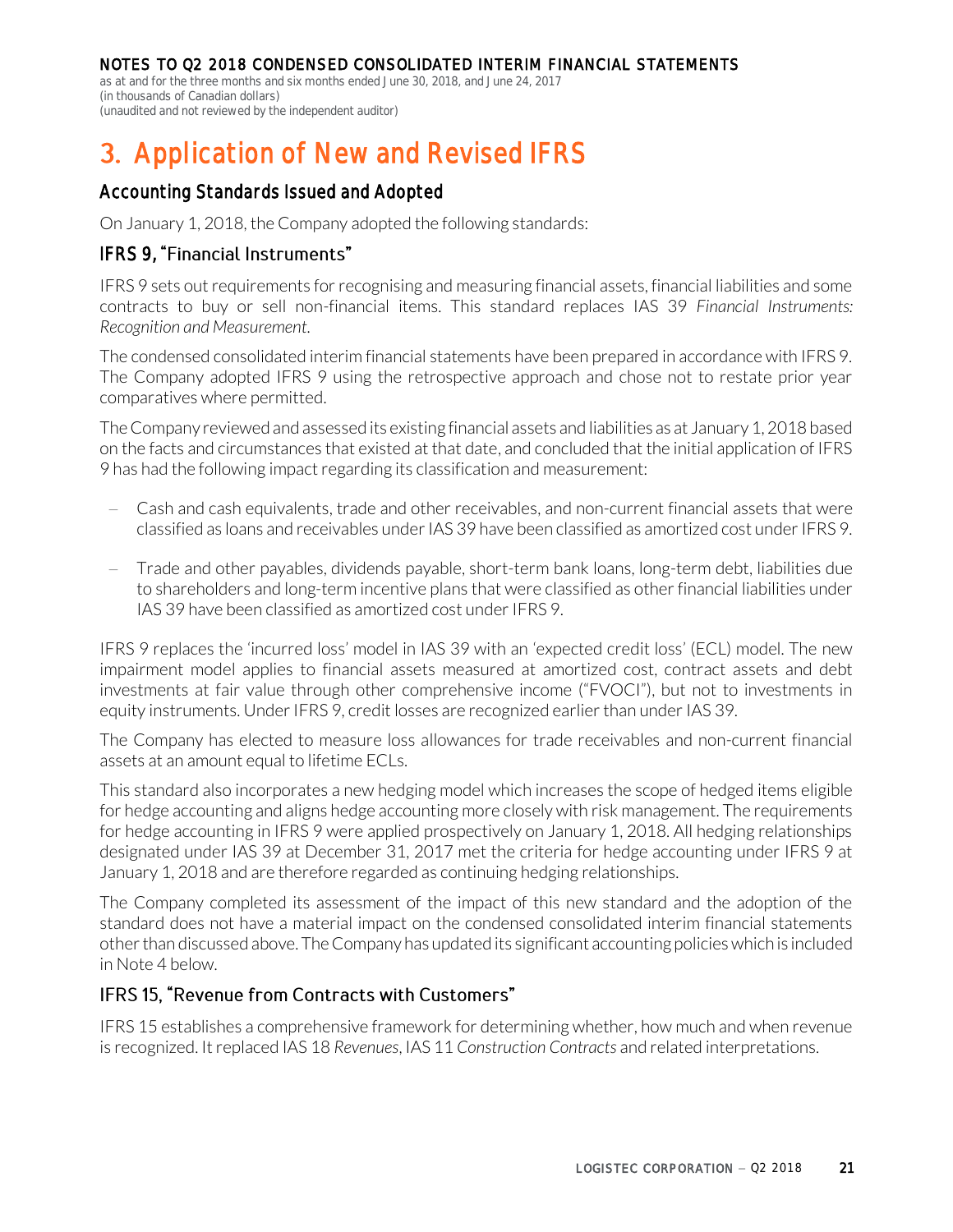as at and for the three months and six months ended June 30, 2018, and June 24, 2017 (in thousands of Canadian dollars) (unaudited and not reviewed by the independent auditor)

The Company has adopted IFRS 15 using the modified retrospective approach, and elected to apply the requirements only to contracts that were not completed at the date of initial application, January 1, 2018. The adoption of the standard did not have a material impact on the condensed consolidated interim financial statements, other than for the additional disclosures related to the new standard, which are provided in Note 4.

The details of the new significant accounting policies and the nature of the changes compared to previous accounting policies in relation to the Company's various goods and services are disclosed in Note 4 below.

### Accounting Standards and Interpretations issued but not yet applied

### IFRS 16, "Leases"

IFRS 16, issued in February 2016, specifies how to recognize, evaluate and present leases and provide information about them. The standard contains a unique model for lessee accounting which requires the recognition of assets and liabilities for all contracts unless the contract term is 12 months or less or the underlying asset has a low value. However, the recognition by the lessor remains largely unchanged from IAS 17, "Leases". The standard is effective for accounting periods beginning on or after January 1, 2019.

Given that the Company has significant contractual obligations accounted for as operating leases under IAS 17, its preliminary conclusion is that there will be a material increase to both assets and liabilities upon adoption of IFRS 16, and material changes to the presentation of expenses associated with the lease arrangements between Equipment and supplies expense, Depreciation and amortization, and Finance expense.

The Company is in the process of analysing the full impact of the adoption of IFRS 16. The Company intends to adopt IFRS 16 using the "modified retrospective approach", and to use the exemptions for short-term leases and leases for which the underlying asset is of low value.

## IFRIC 23, "Accounting for Uncertainties in Income Taxes (IAS12)"

In June 2017, the IASB issued IFRIC 23, "Uncertainty over Income Tax Treatments (IAS 12)", to clarify how to apply the recognition and measurement requirements in IAS 12 ("Income Taxes"), when there is uncertainty over income tax treatments.

This new interpretation applies to fiscal years beginning on or after January 1, 2019. The Company is currently assessing the estimated impact of adopting this standard on its financial statements.

# **Change in Significant Accounting Policies**

The Company has initially adopted IFRS 9 and IFRS 15 from January 1, 2018.

## Financial Instruments

Trade receivables and debt securities issued are initially recognized when they are originated. All other financial assets and liabilities are initially recognized when the Company becomes a party to the contractual provisions of the instruments. Financial assets, unless it is a trade receivable without a significant financing component, and financial liabilities are initially recorded at fair value. A trade receivable without a significant financing component is initially measured at the transaction price.

Transaction costs that are directly attributable to the acquisition or issuance of financial assets and financial liabilities (other than financial assets and financial liabilities measured at fair value through profit or loss) are added to or deducted from the fair value of the financial assets or liabilities, as appropriate, on initial recognition. Transaction costs directly attributable to the acquisition of financial assets or financial liabilities measured at fair value through profit or loss are recognised immediately in profit or loss.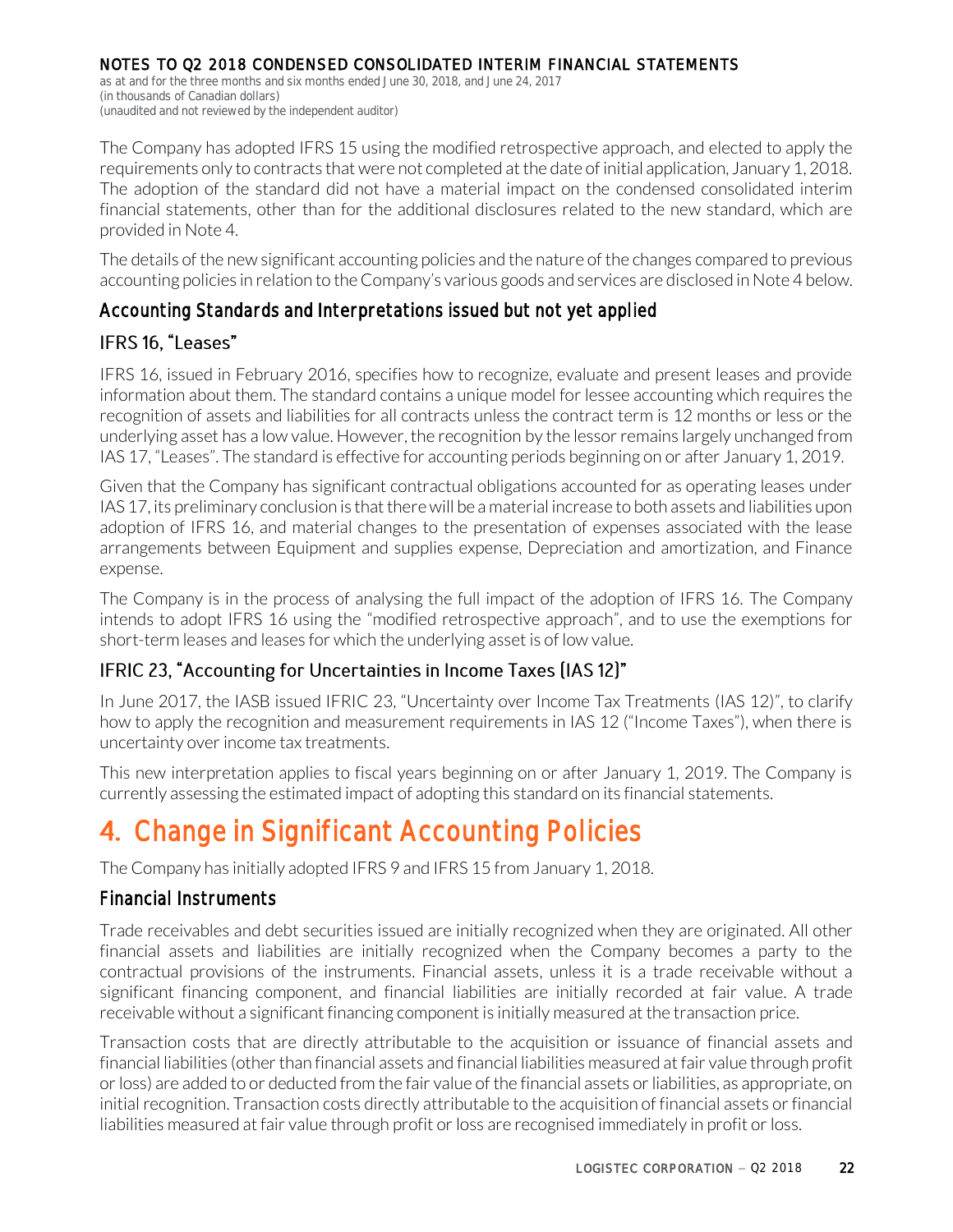as at and for the three months and six months ended June 30, 2018, and June 24, 2017 (in thousands of Canadian dollars) (unaudited and not reviewed by the independent auditor)

### FINANCIAL ASSETS

#### *CLASSIFICATION*

All financial assets that do not meet a "solely payment of principal and interest" ("SPPI") condition shall be classified at fair value through profit or loss ("FVTPL"). For those that meet the SPPI condition, classification at initial recognition will be determined based on the business model under which these assets are managed. Financial assets that are being managed on a "held for trading" or fair value basis are classified at FVTPL. Financial assets that are being managed on a "hold to collect and for sale" basis are classified at fair value through other comprehensive income ("FVOCI"). Finally, financial assets that are being managed on a "hold to collect" basis are classified at amortized cost.

On initial recognition of an equity investment that is not held for trading, the Company may irrevocably elect to present subsequent changes in the investment's fair value in OCI. This election is made on an investment-by-investment basis.

Cash and cash equivalents, trade and other receivables and non-current financial assets are classified at amortized cost.

Interest income is recognized by applying the effective interest rate. The effective interest method is a method of calculating the amortized cost of a financial asset and of allocating interest income over the corresponding period. The effective interest rate is the rate that discounts estimated future cash receipts over the expected life of the financial asset, or, where appropriate, a shorter period.

#### *IMPAIRMENT OF FINANCIAL ASSETS*

The Company recognizes a loss allowance for expected credit losses ("ECL") on financial assets that are measured at amortized cost.

The Company elected to apply the simplified impairment approach. Therefore, the Company recognizes lifetime ECL for financial assets that are measured at amortized cost. Lifetime ECL represents the expected credit losses that will result from all possible default events over the expected life of a financial instrument. ECL are estimated using a provision matrix based on the Company's historical credit loss experience, adjusted for factors that are specific to the debtors, general economic conditions and an assessment of both the current as well as the forecast direction of conditions at the reporting date, including time value of money when appropriate.

The Company considers a financial asset to be in default when the borrower is unlikely to pay its credit obligation in full.

#### *DERECOGNITION OF FINANCIAL ASSETS*

The Company derecognises a financial asset only when the contractual rights to the cash flow from the asset expire or when it transfers the financial asset and substantially all the risks and rewards of ownership of the asset to another party.

#### FINANCIAL LIABILITIES

Financial liabilities are classified either at FVTPL or at amortized cost.

#### *CLASSIFICATION*

Trade and other payables, dividends payable, short-term bank loans, long-term debt, liabilities due to shareholders and long-term incentive plans are classified at amortized cost using the effective interest method, with interest expense recognized on an effective yield basis. The effective interest method is a method of calculating the amortized cost of a financial liability and of allocating interest expenses over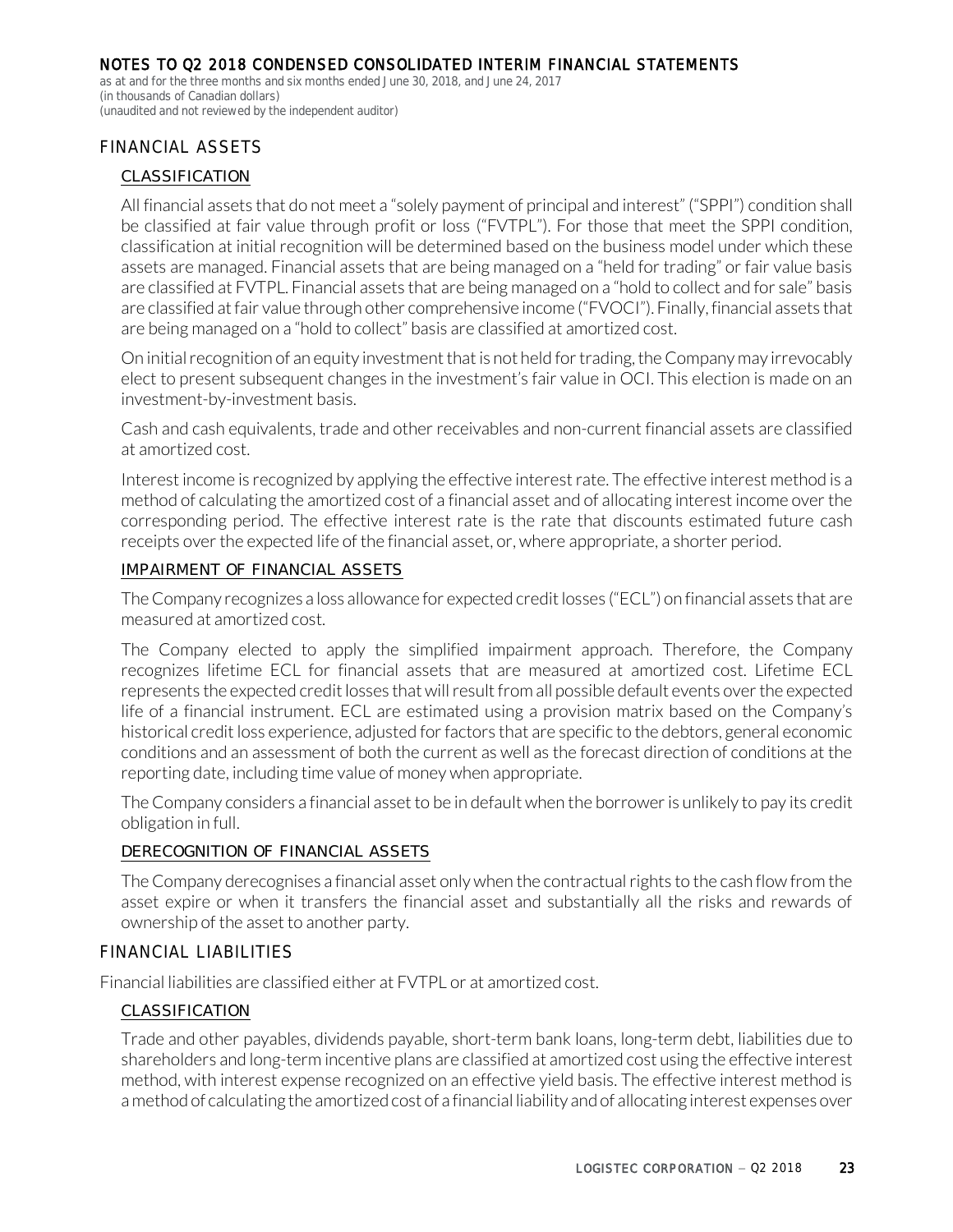as at and for the three months and six months ended June 30, 2018, and June 24, 2017 (in thousands of Canadian dollars) (unaudited and not reviewed by the independent auditor)

the corresponding period. The effective interest rate is the rate that discounts estimated future cash payments over the expected life of the financial liability, or, where appropriate, a shorter period.

Long-term liabilities due to shareholders included in the caption "Non-current financial liabilities" in the condensed consolidated interim statements of financial position include a written put option that is recognized at the present value of the exercise price of the put option. The Company has chosen to account for the remeasurement of the written put option liability at each reporting period within the retained earnings.

#### *DERECOGNITION OF FINANCIAL LIABILITIES*

The Company derecognizes financial liabilities when, and only when, the Company's obligations are discharged, cancelled or expired.

#### HEDGE ACCOUNTING

The Company has elected to adopt the new general hedge accounting model in IFRS 9. This model requires to ensure that hedge accounting relationships are aligned with its risk management objectives and strategy and to apply a more qualitative and forward-looking approach to assessing hedge effectiveness.

#### Revenue Recognition

In accordance with IFRS 15, revenue is measured based on the consideration specified in a contract with a customer and excludes amounts collected on behalf of third parties. The Company recognises revenue when it transfers control of a service or product to a customer. Determining the timing of the transfer of control ("at a point in time" or "over time") requires judgment. The Company recognises revenues from the following major sources:

#### MARINE SERVICES SEGMENT

The Company earns revenue from stevedoring, cargo loading and unloading, container stuffing and destuffing, ship dockage, rail and road transportation, storage and tailgating (truck loading and discharging). Revenue from these services is recognized over time as the services are performed during the period between the arrival and departure of the cargo to or from the terminal.

Fees for storage are recognized over time for material stored by customers under short-term arrangements at the Company's facilities based on a time-proportion basis.

For arrangements that involve multiple performance obligations, the total consideration in the contract is allocated to the separate performance obligations based on their stand-alone selling prices, and revenue is recognized when, or as, performance obligations in the contract are satisfied. The stand-alone selling price is determined based on the list prices at which the Company sells the services in separate transactions.

#### ENVIRONMENTAL SERVICES SEGMENT

The Company earns revenue in the environmental services segment, where it provides services to industrial, municipal and other governmental customers for the trenchless structural rehabilitation of underground watermains, regulated materials management, site remediation, risk assessment, and manufacturing of woven hoses.

Contracts with customers for these services generally comprise multiple performance obligations. There is a significant service of integration performed by the Company in delivering these services and, as such, they are considered to represent a single distinct performance obligation. Revenue from these services is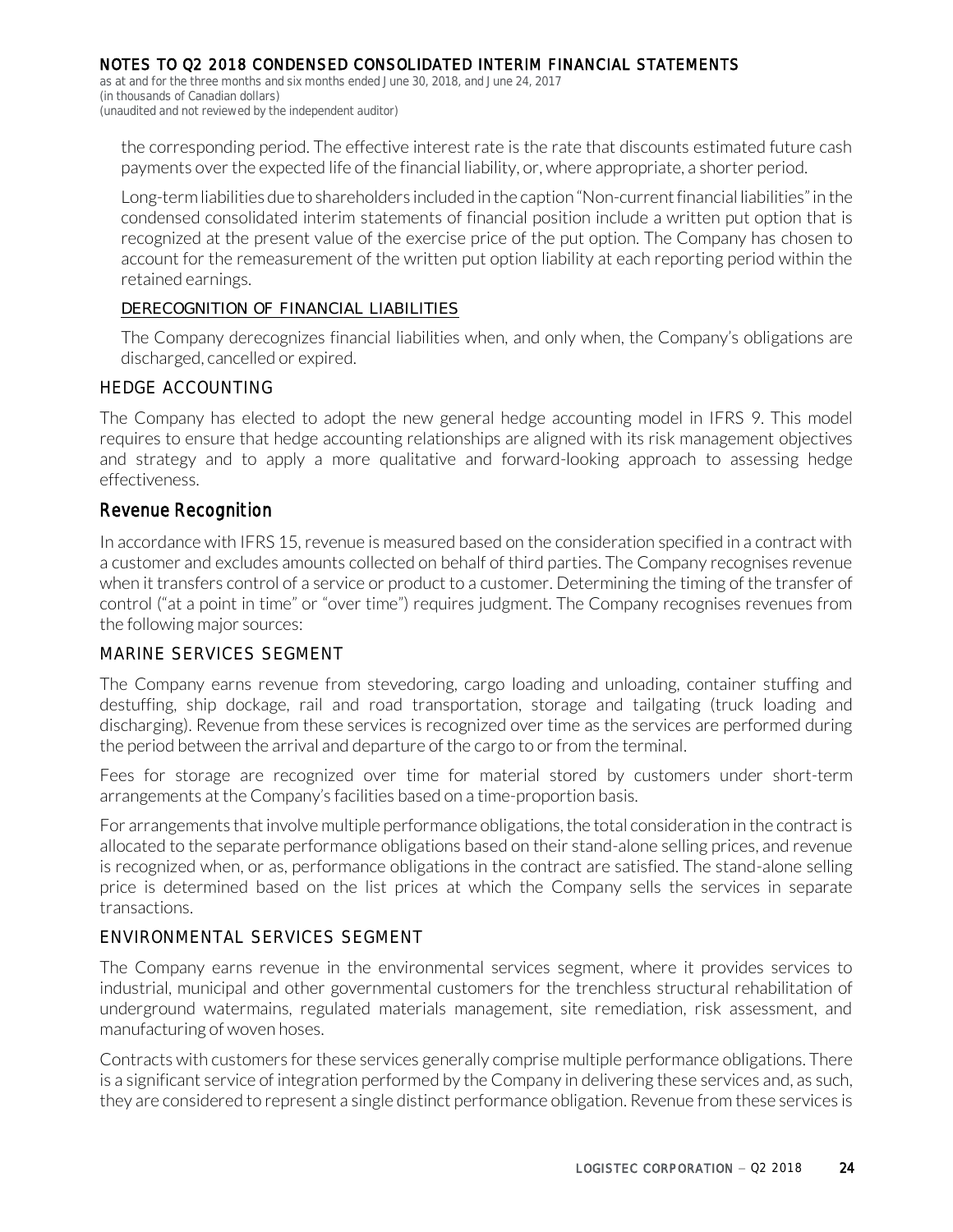as at and for the three months and six months ended June 30, 2018, and June 24, 2017 (in thousands of Canadian dollars) (unaudited and not reviewed by the independent auditor)

recognized over time based on the stage of completion of work, which is determined by surveys of work performed or on the basis of costs incurred.

Under the cost method, the stage of completion at any given time is measured by dividing the cumulative costs incurred at the period end date by the sum of incurred costs and anticipated costs for completing a contract. The cumulative effect of changes to anticipated costs and anticipated revenue for completing a contract are recognized in the period in which the revisions are identified. In the event that the total anticipated costs exceed the total anticipated revenue on a contract, such loss is recognized in its entirety in the period in which it becomes known. Estimates are required to determine the appropriate anticipated costs and revenue.

# **5. Seasonal Nature of Operations**

Operations are affected by weather conditions and are therefore of a seasonal nature. In particular, the majority of our environmental services require the excavation of soils, which is more difficult during the winter. This has been further influenced this year by the operations of FER-PAL, which provides little to no services in winter months.

Our marine services are also affected by seasonality. Our coastal shipping business to the Arctic is virtually at a standstill, and in the cargo handling business, we are affected by the closure of the St. Lawrence Seaway. There is therefore little activity in the Great Lakes, as well as somewhat reduced activity in the St. Lawrence River.

Historically, the first quarter and, to a lesser extent, the second quarter have always presented a lower level of activity and yielded weaker results than the other quarters. The third and fourth quarters are usually the most active.

# **Financial Risk Management**

## Capital Management

The Company monitors the debt/capitalization ratio on a quarterly basis. As at June 30, 2018, the ratio is 45.7% based on debt of \$189,222 divided by a capitalization of \$413,704 (26.7% as at December 31, 2017, based on \$83,404/\$311,978).

Note that an amount of \$60,535 is presented as non-current financial liabilities in the condensed consolidated interim financial statements of financial position. Of this amount, \$57,042 represents longterm liabilities associated with past acquisitions due to non-controlling and former shareholders of such businesses acquired. If we include these non-current financial liabilities of \$57,042 in our debt/capitalization ratio, the calculation becomes a debt of \$246,264 over a capitalization of \$470,746 resulting in a ratio of 52.3%.

As at June 30, 2018, the Company is in compliance with all of its obligations under the terms of its banking agreements.

### CREDIT RISK

Credit risk arises from the possibility that a counterpart will fail to perform its obligations. The Company conducts a thorough assessment of credit issues prior to committing to the investment and actively monitors the financial health of its investees on an ongoing basis. In addition, the Company is exposed to credit risk from customers. On the one hand, the Company does business mostly with large industrial and well-established customers, thus reducing its credit risk. On the other hand, the number of customers served by the Company is limited, which increases the risk of business concentration and economic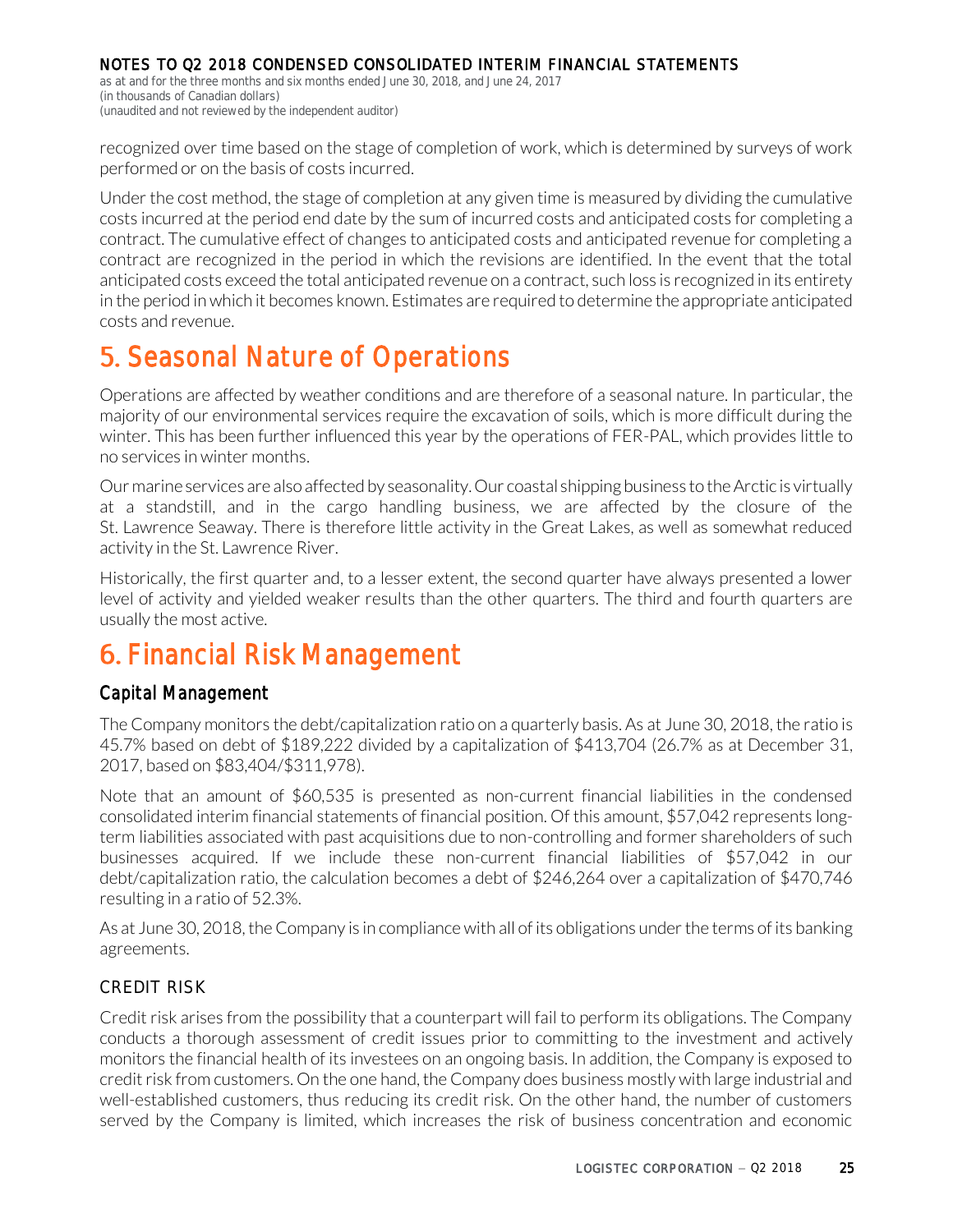as at and for the three months and six months ended June 30, 2018, and June 24, 2017 (in thousands of Canadian dollars) (unaudited and not reviewed by the independent auditor)

dependency. Overall, the Company serves approximately 1,880 customers. For the six months ended June 30, 2018, the 20 largest customers account for 42.6% (48.6% in 2017) of consolidated revenue.

### FAIR VALUE OF FINANCIAL INSTRUMENTS

Financial instruments recognized at fair value are classified using a hierarchy that reflects the significance of the inputs used to measure the fair value.

The fair value hierarchy requires that observable market inputs be used whenever such inputs exist. A financial instrument is classified in the lowest level of the hierarchy for which a significant input has been used to measure fair value.

An entity's own credit risk and the credit risk of the counterparty, in addition to the credit risk of the financial instrument, were factored into the fair value determination of the financial liabilities, including derivative instruments.

All financial instruments measured at fair value in the condensed consolidated interim statements of financial position were classified according to a three-level hierarchy:

- Level 1: valuation based on quoted prices (unadjusted) observed in active markets for identical assets or liabilities
- Level 2: valuation techniques based on inputs that are quoted prices of similar instruments in active markets; quoted prices for identical or similar instruments in markets that are not active; inputs other than quoted prices used in a valuation model that are observable for the instrument being valued; and inputs that are derived mainly from or corroborated by observable market data using correlation or other forms of relationship
- Level 3: valuation techniques based significantly on inputs that are not observable in the market

The estimated fair value of long-term liabilities due to shareholders classified in Level 3 of the fair value hierarchy were not significantly different from its carrying value as at June 30, 2018.

### Sensitivity analysis

On June 30, 2018, all other things being equal, a 10% increase of pre-established financial performance threshold related to the written put option would have resulted in a decrease of the equity of \$5,000 and an increase of the same amount in total liabilities. A 10% decrease of pre-established financial performance threshold would have resulted in an increase of the equity of \$5,000 and a decrease of the same amount in total liabilities.

# **Business Acquisitions**

On May 25, 2018, the Company acquired 100% ownership of Pensacola Stevedore Company, Inc. ("Pate Stevedore") for a purchase price of US \$9,599 (CA \$12,364), subject to certain adjustments.

Pate Stevedore provides professional cargo handling and distribution services at its Florida operations. This acquisition continues to expand the Company's network of marine terminals and strategically positions LOGISTEC in the U.S. Gulf region.

Given the limited time between the acquisition and end of the six-month period, the purchase price has been allocated on a preliminary basis and will be finalized as soon as the Company has obtained all the information it considers necessary. As at June 30, 2018, we are currently identifying and evaluating Other intangible assets.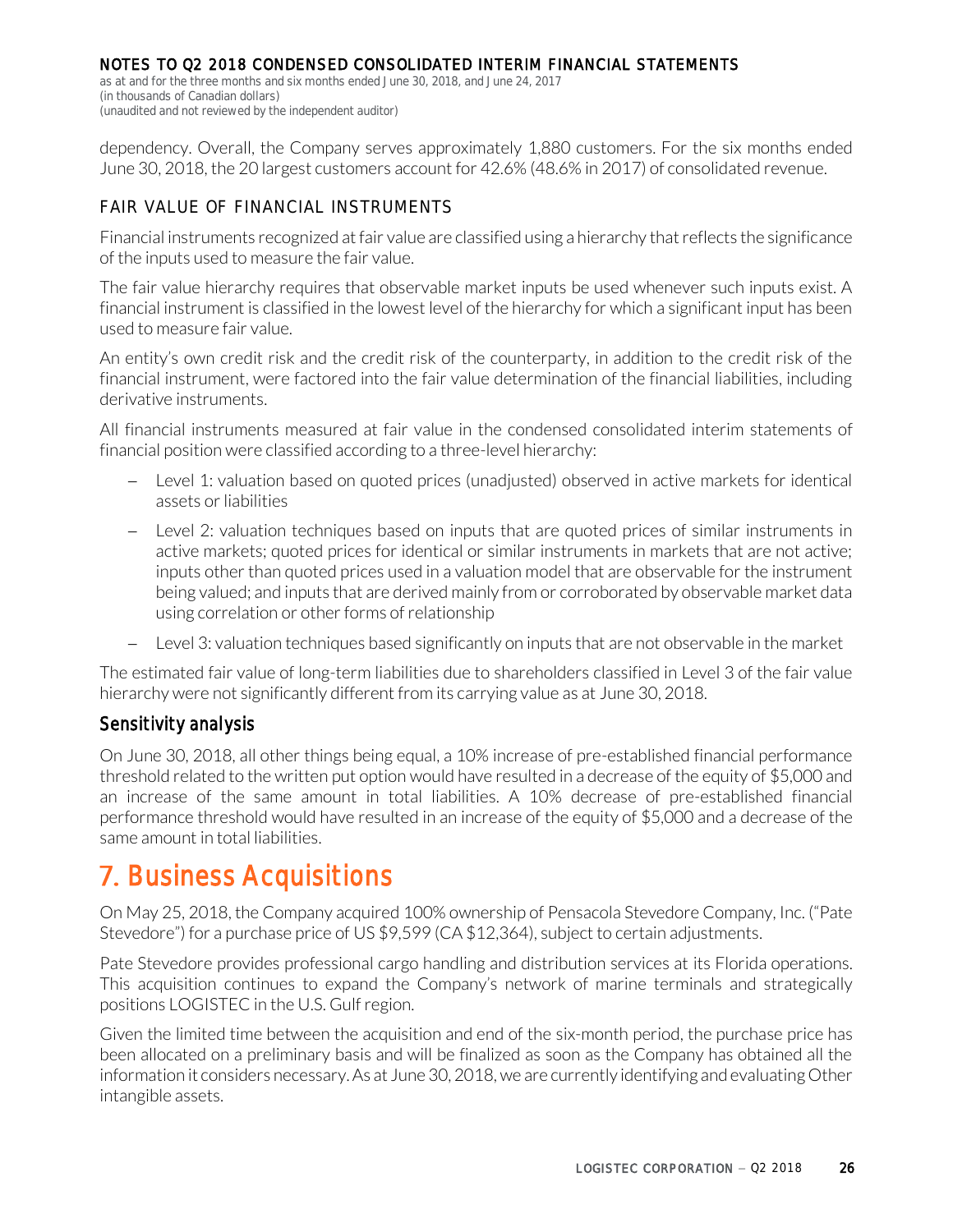as at and for the three months and six months ended June 30, 2018, and June 24, 2017 (in thousands of Canadian dollars) (unaudited and not reviewed by the independent auditor)

On March 1, 2018, the Company acquired 100% ownership of GSM Maritime Holdings, LLC, the ultimate owner of Gulf Stream Marine, Inc. ("GSM"), which performs cargo handling operations in the U.S. Gulf Coast for a diverse mix of customers, for a purchase price of US \$67,600 (CA \$85,634), subject to certain adjustments.

This acquisition expands the Company's network of marine terminals and provides LOGISTEC with a strategic position in that region.

The purchase price has been allocated on a preliminary basis and will be finalized as soon as the Company has obtained all necessary information. As at June 30, 2018, the fair value of customer relationships, lease rights and location, branding and technology included in Other intangible assets remained to be completed.

Prior to the acquisition, a note receivable of US \$4,000 (CA \$5,067) was issued to a joint venture to acquire excluded assets from the transaction. This note receivable is disclosed in the caption "Non-current financial assets" in the condensed consolidated interim statements of financial position.

At the acquisition date, the preliminary fair value of the underlying identifiable assets acquired and liabilities assumed was as follows:

|                                 | Pate<br>Stevedore | <b>GSM</b> | Total    |
|---------------------------------|-------------------|------------|----------|
|                                 | \$                | \$         | \$       |
|                                 |                   |            |          |
| Cash and cash equivalent        | 208               | 2.377      | 2,585    |
| Current assets                  | 1,290             | 20.190     | 21,480   |
| Property, plant and equipment   | 3.771             | 19.518     | 23.289   |
| Goodwill                        | 11,202            | 42.832     | 54,034   |
| Other intangible assets         | 47                | 26.331     | 26,378   |
| <b>Current liabilities</b>      | (194)             | (15,389)   | (15,583) |
| Long-term debt                  | (3,960)           |            | (3,960)  |
| Deferred income tax liabilities |                   | (10, 225)  | (10,225) |
|                                 | 12,364            | 85,634     | 97,998   |
|                                 |                   |            |          |
| Purchase consideration          |                   |            |          |

| Cash | –4,364ء۔ | .634       | 97.998 |
|------|----------|------------|--------|
|      | ⊥∠,364   | .634<br>oε | .998   |

The purchase price allocation is preliminary and is subject to change once final valuations of the assets acquired and liabilities assumed are completed for both acquisitions.

The acquisition transition costs for GSM, included in the caption "Other expenses", amounted to \$1,100.

## Goodwill

Goodwill mainly arose in the acquisition as a result of expected synergies and intangible assets not qualifying for separate recognition. Goodwill is not deductible for tax purposes.

## Impact of the Acquisition on the Results of the Company

Revenue and profit for the three-month period ended June 30, 2018 contributed by Pate Stevedore amounted to \$328 and \$107, respectively.

Revenue and profit for the three-month and six-month periods ended June 30, 2018 contributed by GSM amounted to \$26,726 and \$946, and \$35,617 and \$627 respectively.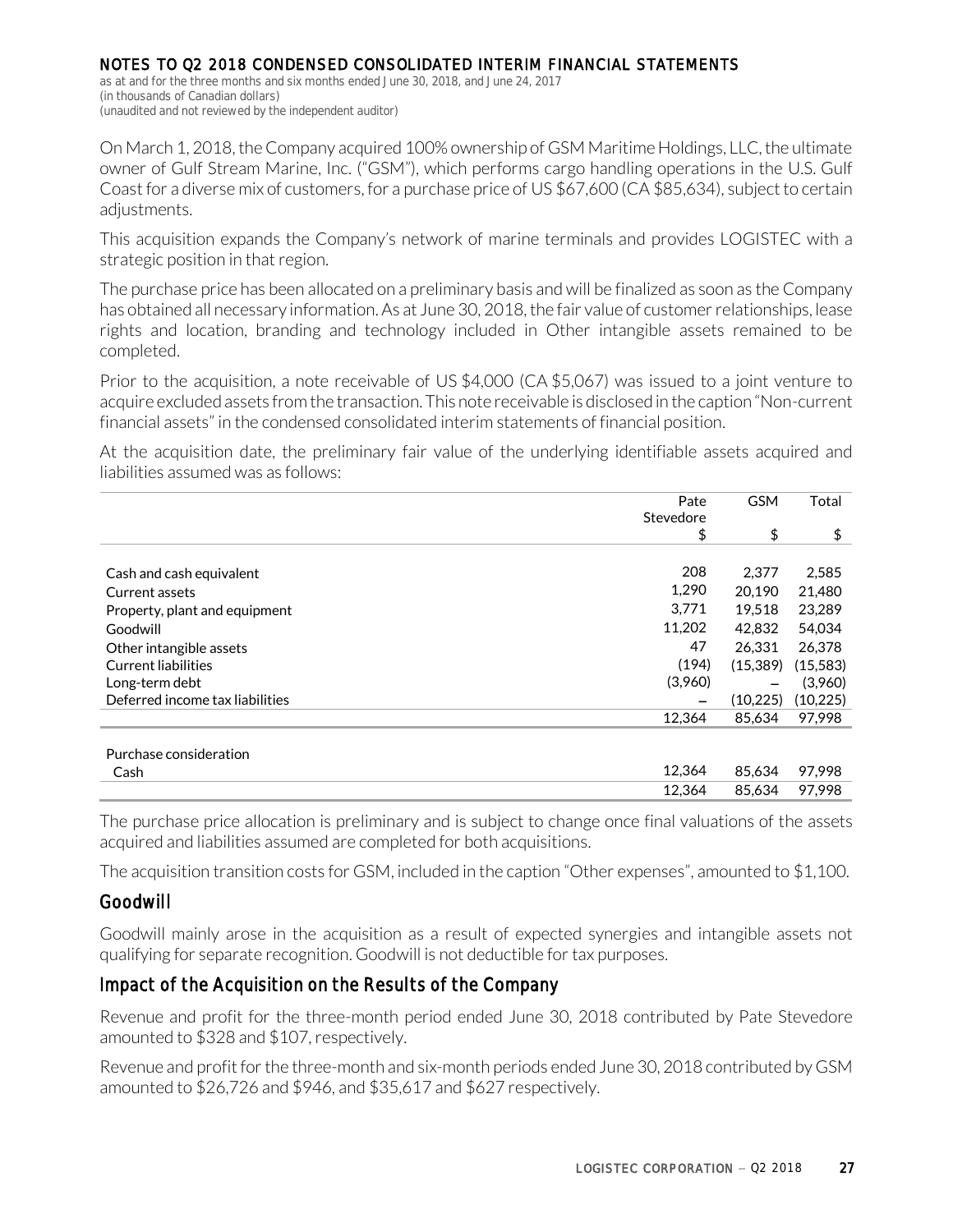as at and for the three months and six months ended June 30, 2018, and June 24, 2017 (in thousands of Canadian dollars) (unaudited and not reviewed by the independent auditor)

Had these business acquisitions been made effective January 1, 2018, the Company's revenue and loss for the six-month period would have been \$249,011 and \$1,973 respectively.

# 2017 Business Acquisition

On July 6, 2017, the Company acquired 51% of the shares of FER-PAL, a Toronto (ON)-based company that utilizes our Aqua-Pipe technology and that offers complete watermain rehabilitation solutions, for an aggregate purchase price of \$49,483.

The cash portion of the purchase consideration includes an amount of \$5,000 paid in escrow, which will be used to settle the post-closing adjustments based on the performance of FER-PAL for the year ended December 31, 2017. At the acquisition date, the Company estimated that no additional amount would be payable nor any reduction in the purchase price would occur. As of December 31, 2017, based on the lower than anticipated performance of FER-PAL, an estimated gain of \$5,260 was recorded, included in the caption "Other gains and losses", an equivalent amount was recorded as a receivable and no change occurred during the six-month period ended June 30, 2018. The purchase price, as of the date of these condensed consolidated interim financial statements, is subject to further material post-closing adjustments, which may result in additional future impacts to the consolidated results of the Company.

During the six-month period, the Company finalized estimates of the fair value of assets acquired and liabilities assumed. As a result, changes were made by increasing Property, plant and equipment of \$4,026 with offsetting adjustments to Goodwill and Deferred income tax liabilities by the same amount. Comparative figures of the condensed consolidated interim statements of financial position have been changed accordingly.

At the acquisition date, the fair value of the underlying identifiable assets acquired and liability assumed was as follows:

|                                   | Initial          | Changes | Final            |
|-----------------------------------|------------------|---------|------------------|
|                                   | <b>Estimates</b> |         | <b>Estimates</b> |
|                                   |                  |         |                  |
|                                   | \$               | \$      | \$               |
| Current assets                    | 29,624           |         | 29,624           |
| Property, plant and equipment     | 8,034            | 4,026   | 12,060           |
| Goodwill                          | 83,347           | (2,939) | 80,408           |
| Other intangible assets           | 16,750           |         | 16,750           |
| Non-current financial assets      | 317              |         | 317              |
| Bank overdraft                    | (8,251)          |         | (8,251)          |
| <b>Current liabilities</b>        | (23,791)         |         | (23,791)         |
| Long-term debt                    | (1,648)          |         | (1,648)          |
| Deferred income tax liabilities   | (6, 298)         | (1,087) | (7, 385)         |
| Non-current financial liabilities | (1,058)          |         | (1,058)          |
|                                   | 97,026           |         | 97,026           |
| Purchase consideration            |                  |         |                  |
| Cash                              | 41,483           |         | 41,483           |
| 230,747 Class B shares issued     | 8,000            |         | 8,000            |
| Non-controlling interests         | 47,543           |         | 47,543           |
|                                   | 97,026           |         | 97,026           |

The purchase price allocation is final.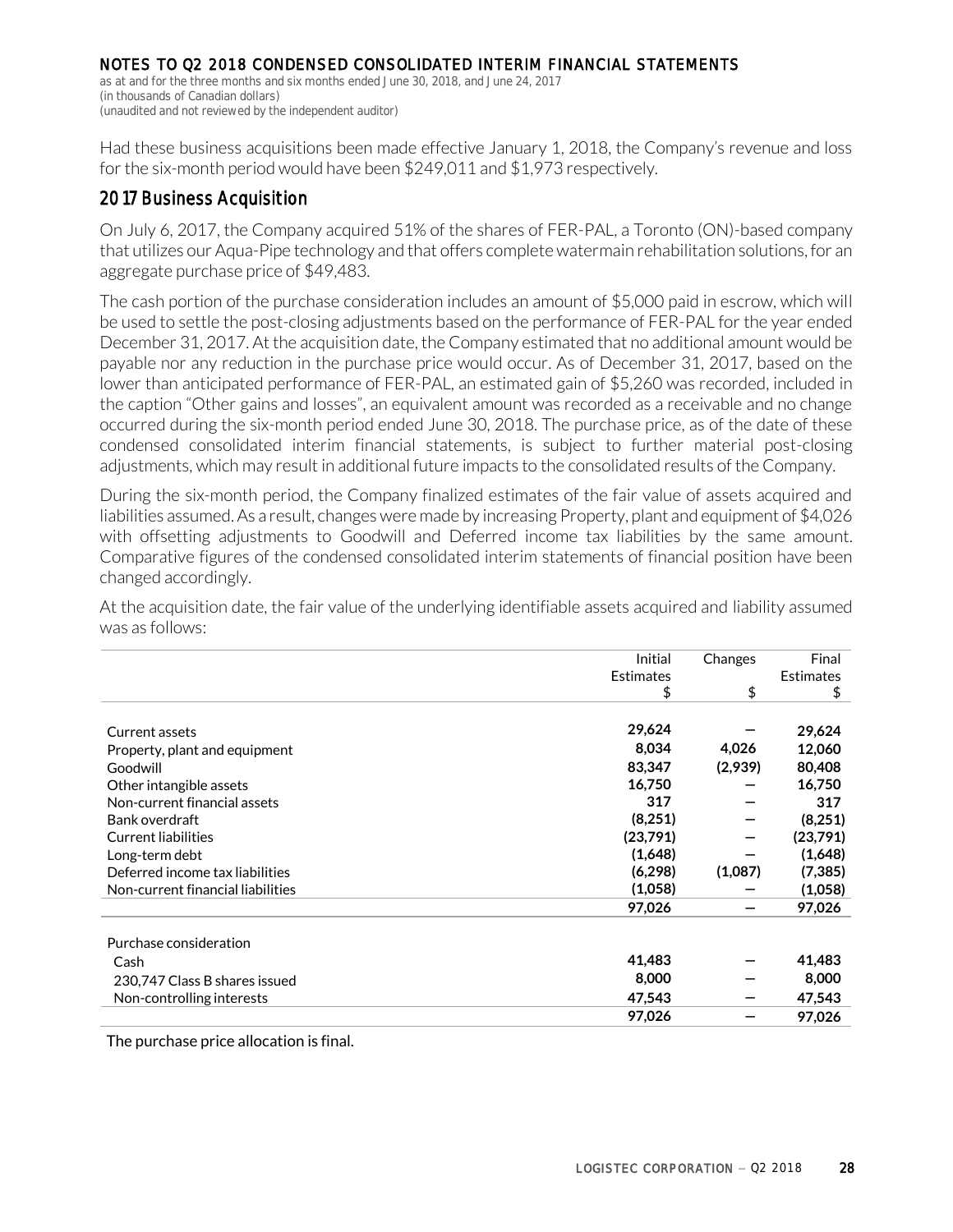as at and for the three months and six months ended June 30, 2018, and June 24, 2017 (in thousands of Canadian dollars) (unaudited and not reviewed by the independent auditor)

# **Share Capital**

Since the beginning of the year, pursuant to the Company's normal course issuer bid, 700 (2,200 in 2017) Class A shares and 4,700 (18,400 in 2017) Class B shares were repurchased and cancelled for cash consideration of \$32 (\$81 in 2017) and \$220 (\$644 in 2017), respectively. Of this amount, the excess over stated capital of the repurchased shares of \$32 (\$80 in 2017) and \$196 (\$601 in 2017), respectively, was charged to retained earnings.

During the second quarter ended June 30, 2018, there were 200 Class A shares converted into Class B Shares (0 in 2017).

Following last year's agreement with Sanexen, as at June 30, 2018, LOGISTEC issued 154,529 Class B shares at \$33.02 per share, which reduced the share capital to be issued from \$19,820 as at December 31, 2017 to \$14,717 as at June 30, 2018.

The issued and outstanding shares were as follows:

| As at                                                                  | As at        |
|------------------------------------------------------------------------|--------------|
| <b>June 30.</b>                                                        | December 31. |
| 2018                                                                   | 2017         |
|                                                                        |              |
|                                                                        |              |
| 7,405,322 Class A shares (7,406,222 as at December 31, 2017)<br>4.895  | 4.895        |
| 5,286,534 Class B shares (5,113,255 as at December 31, 2017)<br>30.254 | 24,124       |
| 35.149                                                                 | 29.019       |

As at June 30, 2018, the outstanding balance of the non-interest bearing loans granted under the Employee Stock Purchase Plan ("ESPP") and repayable over two years has a carrying value of \$707 (\$423 as at December 31, 2017). There remains an unallocated balance of 208,500 Class B shares reserved for issuance pursuant to this ESPP.

## Dividends

Details of dividends declared per share are as follows:

|                |                 | For the six months ended |  |
|----------------|-----------------|--------------------------|--|
|                | <b>June 30,</b> | June 24,                 |  |
|                | 2018            | 2017                     |  |
|                |                 |                          |  |
|                |                 |                          |  |
| Class A shares | 0.17            | 0.15                     |  |
| Class B shares | 0.18            | 0.17                     |  |

# **9. Related Party Transactions**

Balances and transactions between the Company and its subsidiaries, which are related parties of the Company, have been eliminated on consolidation and are not disclosed in this note. Details of transactions between the Company and other related parties are disclosed below.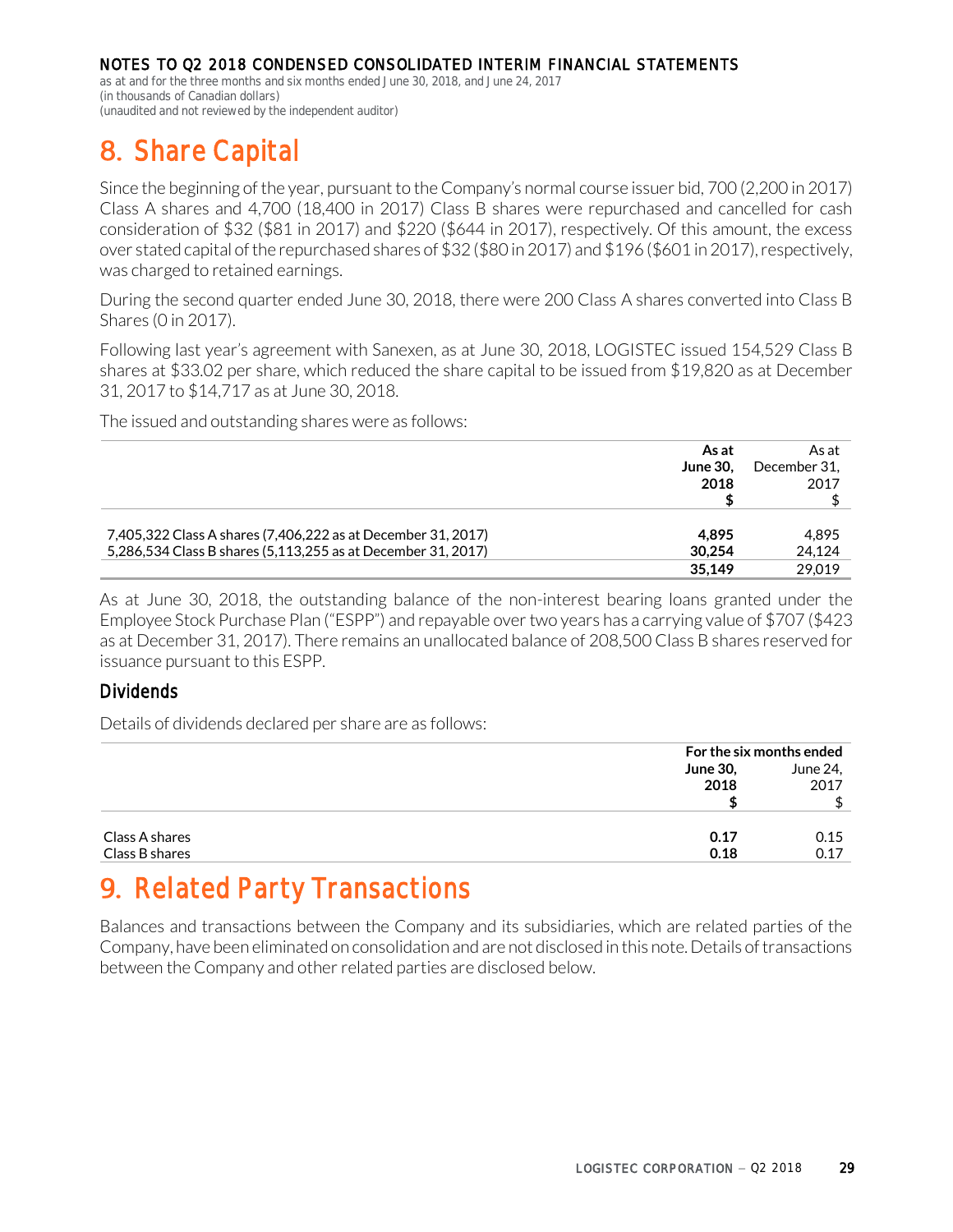as at and for the three months and six months ended June 30, 2018, and June 24, 2017 (in thousands of Canadian dollars) (unaudited and not reviewed by the independent auditor)

# Trading Transactions

The following tables summarize the Company's related party transactions with its joint ventures:

|                                  | For the three months ended |          |                 | For the six months ended |
|----------------------------------|----------------------------|----------|-----------------|--------------------------|
|                                  | <b>June 30,</b>            | June 24, | <b>June 30,</b> | June 24,                 |
|                                  | 2018                       | 2017     | 2018            | 2017                     |
|                                  | \$                         | \$       | \$              | \$                       |
| Sale of services                 | 1,021                      | 605      | 1,649           | 976                      |
| Purchase of services             | 302                        | 266      | 448             | 716                      |
|                                  |                            |          |                 |                          |
|                                  |                            |          | As at           | As at                    |
|                                  |                            |          | <b>June 30.</b> | December 31,             |
|                                  |                            |          | 2018            | 2017                     |
|                                  |                            |          |                 |                          |
|                                  |                            |          |                 |                          |
| Amounts owed to joint ventures   |                            |          | 579             | 1,404                    |
| Amounts owed from joint ventures |                            |          | 646             | 830                      |

The amounts outstanding are unsecured and will be settled in cash. No guarantees have been given or received.

## Loans to Related Parties

The following balances were outstanding at the end of the reporting periods:

|                          | As at | As at                 |
|--------------------------|-------|-----------------------|
|                          |       | June 30, December 31, |
|                          | 2018  | 2017                  |
|                          |       |                       |
|                          |       |                       |
| Key management personnel | 153   |                       |

The Company has provided loans to several members of key management personnel in connection with the ESPP, as described in Note 8.

## Transactions with Shareholders

The Company's largest shareholder is Sumanic Investments Inc. Transactions with the Company's shareholders were as follows:

|                                                               | For the six months ended |          |
|---------------------------------------------------------------|--------------------------|----------|
|                                                               | <b>June 30.</b>          | June 24. |
|                                                               | 2018                     | 2017     |
|                                                               |                          |          |
|                                                               |                          |          |
| Dividends paid to Sumanic Investments Inc.                    | 973                      | 871      |
| Dividends paid to certain members of key management personnel | 68                       | 47       |

### Contribution to Retirement Plans

Total cash payments for employee future benefits for the six-month period ended June 30, 2018, consisting of cash contributed by the Company to its funded benefit retirement plans, cash payments made directly to beneficiaries for its unfunded other benefit retirement plans, and cash contributed to its defined contribution retirement plans, were \$2,048 (\$1,654 in 2017).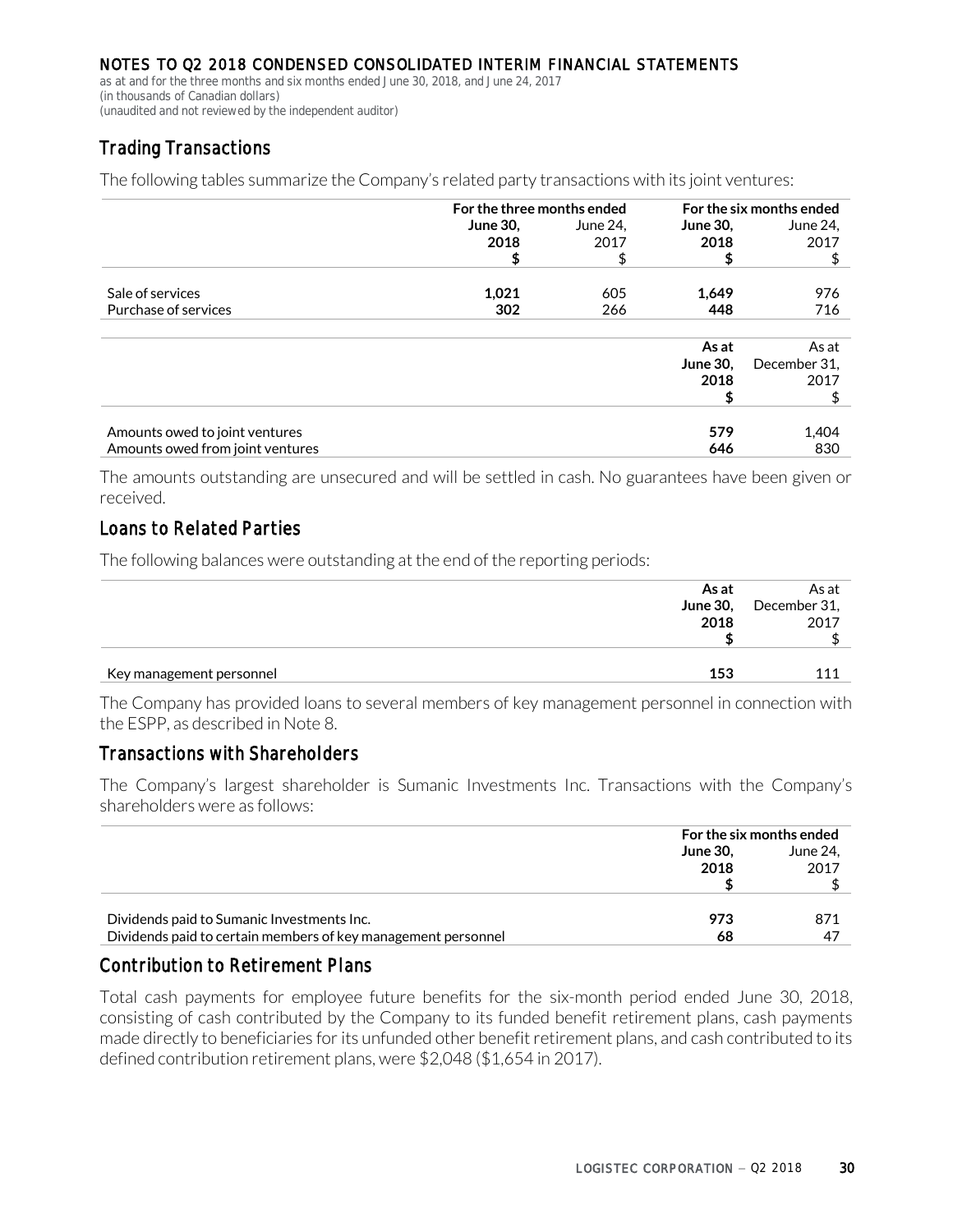as at and for the three months and six months ended June 30, 2018, and June 24, 2017 (in thousands of Canadian dollars)

(unaudited and not reviewed by the independent auditor)

# Compensation of Key Management Personnel

The compensation of directors and of other members of key management personnel *(1)* was as follows:

|                          | For the three months ended |          | For the six months ended |          |
|--------------------------|----------------------------|----------|--------------------------|----------|
|                          | <b>June 30,</b>            | June 24. | <b>June 30,</b>          | June 24, |
|                          | 2018                       | 2017     | 2018                     | 2017     |
|                          |                            |          |                          |          |
|                          |                            |          |                          |          |
| Short-term benefits      | 2,863                      | 1.411    | 4.360                    | 2,905    |
| Post-employment benefits | 179                        | 87       | 338                      | 250      |
| Other long-term benefits | 285                        | 260      | 570                      | 520      |
|                          | 3.327                      | 1.758    | 5.268                    | 3.675    |

*(1) The compensation of members of key management personnel includes the compensation of the president of one of the Company's joint ventures*

# **10.** Revenue

Revenue is detailed as follows:

|                                                     | For the three months ended |          |                 |          | For the six months ended |
|-----------------------------------------------------|----------------------------|----------|-----------------|----------|--------------------------|
|                                                     | <b>June 30.</b>            | June 24. | <b>June 30.</b> | June 24, |                          |
|                                                     | 2018                       | 2017     | 2018            | 2017     |                          |
|                                                     |                            | \$       |                 |          |                          |
|                                                     |                            |          |                 |          |                          |
| Revenue from cargo handling services                | 85,687                     | 52,901   | 148.949         | 94,183   |                          |
| Revenue from services relating to rehabilitation of |                            |          |                 |          |                          |
| underground watermains                              | 35,837                     | 14.032   | 36.942          | 14,724   |                          |
| Revenue from site remediation services and          |                            |          |                 |          |                          |
| decontamination services                            | 16.024                     | 23,831   | 26,183          | 34,900   |                          |
| Revenue from sale of goods                          | 11.634                     | 11.097   | 19,550          | 18,125   |                          |
|                                                     | 149.182                    | 101.861  | 231.624         | 161.932  |                          |

# **11. Segmented Information**

The Company and its subsidiaries are organized and operate primarily in two reportable industry segments: marine services and environmental services. The accounting policies used within the segments are applied in the same manner as for the condensed consolidated interim financial statements.

The Company discloses information about its reportable segments based upon the measures used by management in assessing the performance of those reportable segments. The Company uses segmented profit before income taxes to measure the operating performance of its segments.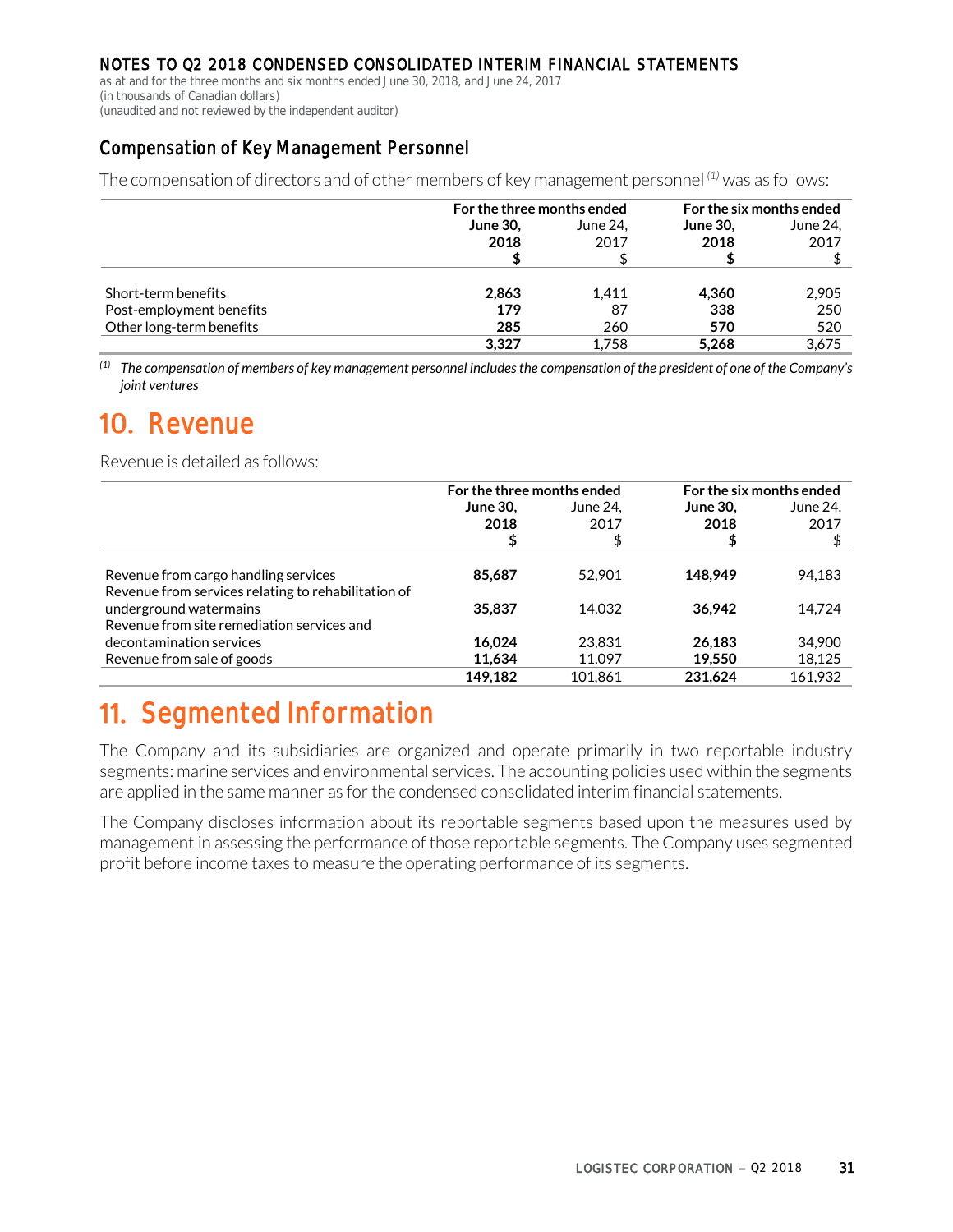as at and for the three months and six months ended June 30, 2018, and June 24, 2017 (in thousands of Canadian dollars) (unaudited and not reviewed by the independent auditor)

# Industry Segments

The financial information by industry segment is as follows:

| Total    |
|----------|
|          |
| \$       |
|          |
| 149,182  |
| 5,690    |
|          |
|          |
| 231,624  |
| (4, 381) |
|          |
| 632,058  |
| 402,990  |
|          |
| 101,861  |
| 7,316    |
|          |
|          |
| 161,932  |
| 5,537    |
|          |
| 513,539  |
| 282,744  |
|          |

# Geographic Segments

The Company's revenue from external customers by country of origin and information about its noncurrent assets by location of assets are detailed below.

|                                          | Canada  | <b>USA</b> | Total   |
|------------------------------------------|---------|------------|---------|
| Revenue                                  | \$      | \$         |         |
| For the three months ended June 30, 2018 | 81.690  | 67.492     | 149.182 |
| For the three months ended June 24, 2017 | 63.892  | 37.969     | 101,861 |
| For the six months ended June 30, 2018   | 121.200 | 110.424    | 231,624 |
| For the six months ended June 24, 2017   | 97,656  | 64.276     | 161.932 |
| Non-current assets $(1)$                 |         |            |         |
| As at June 30, 2018                      | 247,106 | 173,077    | 420,183 |
| As at December 31, 2017                  | 245.213 | 72.033     | 317.246 |

*(1) Non-current assets exclude post-employment benefit assets, non-current financial assets and deferred income tax assets*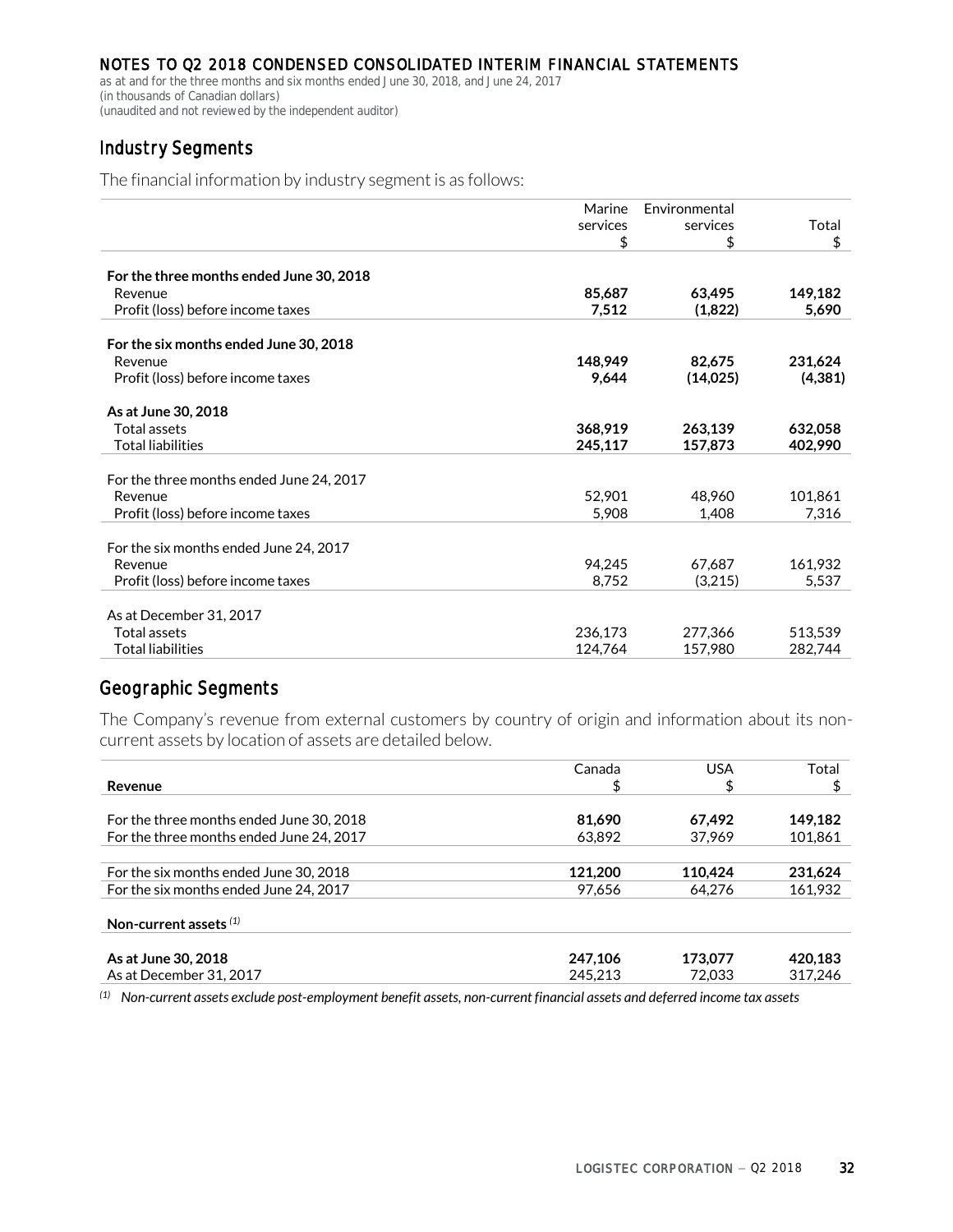as at and for the three months and six months ended June 30, 2018, and June 24, 2017 (in thousands of Canadian dollars) (unaudited and not reviewed by the independent auditor)

# **12. Long-Term Debt**

|                                                                                                                                                                                                                                                   | As at<br><b>June 30,</b><br>2018<br>\$ | As at<br>December 31.<br>2017<br>\$ |
|---------------------------------------------------------------------------------------------------------------------------------------------------------------------------------------------------------------------------------------------------|----------------------------------------|-------------------------------------|
| Revolving credit facility, bearing interest at banker's prime rate and or banker's<br>acceptance and LIBOR loans, with no principal repayment required until September<br>2021. The weighted average interest rate was 4.09% at quarter end $(1)$ | 126,196                                | 47.962                              |
| Unsecured long-term debt, bearing interest at 4.82% and 4.64%, without any principal<br>repayment due before December 2022, to be paid in 20 equal consecutive quarterly<br>payments, maturing in 2027 <sup>(2)</sup>                             | 50,000                                 | 25,000                              |
| Term credit facilities, bearing interest from prime rate plus 0.75% to 1.50%, with<br>maturities ranging from October 2018 to up to 5 years from the advance date (3)                                                                             | 2.932                                  | 1.861                               |
| Non-interest bearing government loan, with equal monthly principal repayment<br>maturing in 2022                                                                                                                                                  | 1,800                                  | 2,000                               |
| Loan for equipment purchases, maturing from 2018 to 2022, bearing interest from<br>0.5% to 6.20%                                                                                                                                                  | 4,636                                  | 3,686                               |
| Balance of sale from business acquisitions, bearing no interest, maturing in 2018                                                                                                                                                                 | 150                                    | 650                                 |
| Other                                                                                                                                                                                                                                             | 3,508                                  | 2.245                               |
| Less:                                                                                                                                                                                                                                             | 189,222                                | 83,404                              |
| Current portion                                                                                                                                                                                                                                   | 6,490                                  | 5,447                               |
|                                                                                                                                                                                                                                                   | 182,732                                | 77,957                              |

*(1) As of February 26, 2018, the Company and its wholly owned subsidiary, LOGISTEC USA Inc., solidarily entered into a \$150,000 credit agreement following an amendment to the initial credit agreement.*

*The credit facility details are as follows:*

- *A \$150,000 42-month committed revolving credit facility or the U.S. dollar equivalent, to be used for short-term and*  long-term cash flow needs and investment purposes, and to refinance existing indebtedness. The facility can be used in the *form of direct advances, bankers' acceptances, and letters of credit. The revolving credit facility matures in September 2021.*
- *The interest rate charged on the borrowings made under this agreement depends on the form of the borrowing, to which is*  added a margin that varies according to the level of funded debt to EBITDA <sup>(i)</sup> ratio achieved by the Company.
- *(2) As of September 14, 2017, the Company entered into an additional \$50,000 unsecured loan agreement.*

*The loan facility details are as follows:*

- *A \$25,000 unsecured loan issued on September 14, 2017 for the acquisition of a subsidiary. The loan matures in September 2027, and bears interest at 4.82%, paid quarterly. The repayment schedule begins in December 2022, and is to be paid in 20 equal consecutive quarterly instalments of \$1,250.*
- *A \$25,000 unsecured loan issued on February 27, 2018 for the acquisition of a subsidiary. The loan matures in September 2027, and bears interest at 4.64%, paid quarterly. The repayment schedule begins in December 2022 and is to be paid in 20 equal consecutive quarterly instalments of \$1,250.*
- *(3) As of May 2018, the Company and its subsidiary, FER-PAL, extended their credit agreement to \$19,825.*

*The credit facility details are as follows:*

— *A \$15,000 overdraft facility due on demand, to be used for operating requirement. The facility can be, used in the form of overdrafts, banker's acceptance and letters of credit. The advances are based on accounts receivables estimated worth of good quality.*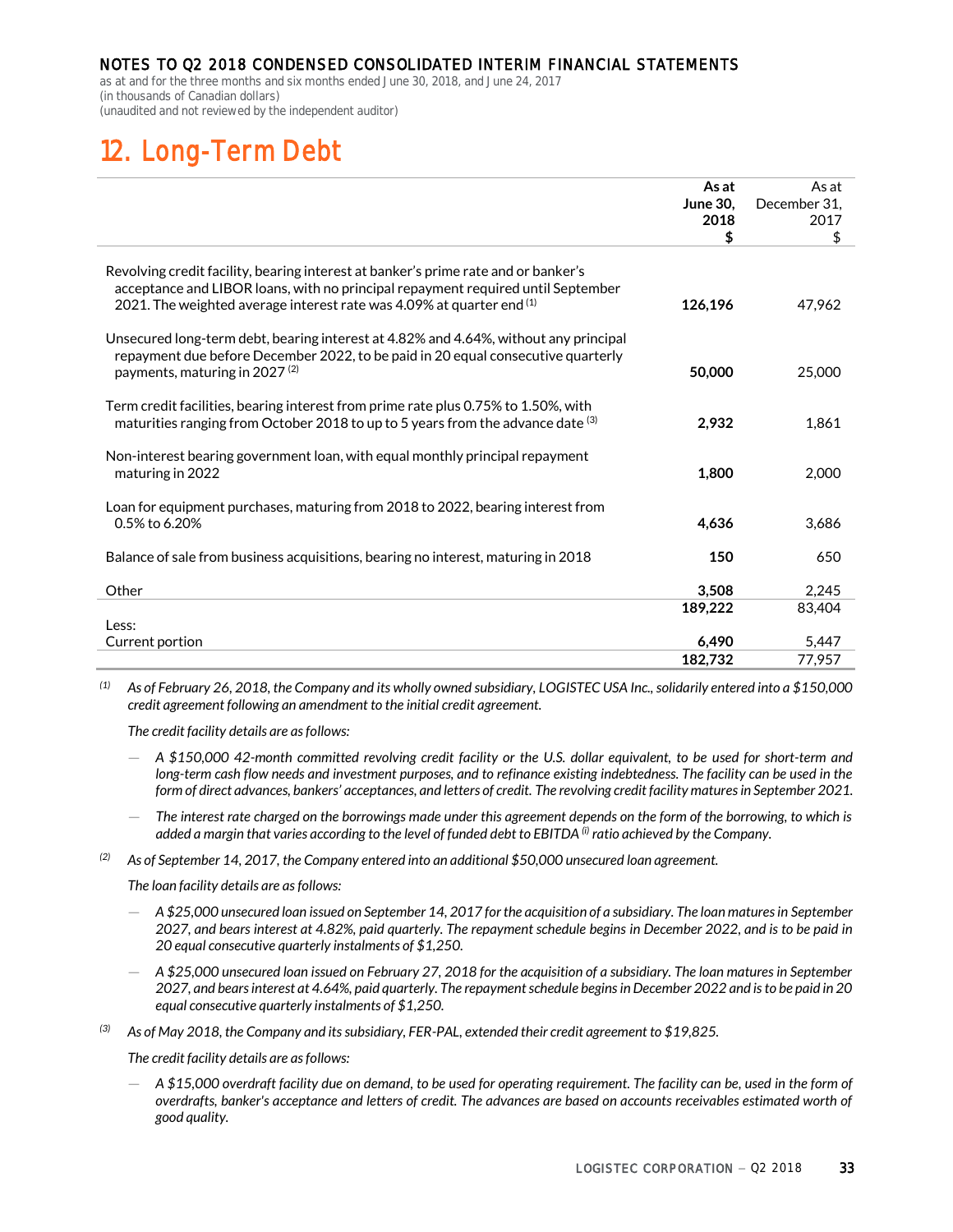as at and for the three months and six months ended June 30, 2018, and June 24, 2017 (in thousands of Canadian dollars) (unaudited and not reviewed by the independent auditor)

- *A demand loan for an amount of \$1,575 due over 60 months in equal principal repayments plus monthly interest, bearing interest at prime rate plus 0.75%.*
- *A \$750 corporate credit card credit facility.*
- *A risk management facility for an amount of \$1,000 to be used in the form of foreign exchange forward contracts.*
- *A demand loan for an amount of \$1,500 due in equal monthly payments plus interest from August 2018 to October 2018. The loan bears interest at prime rate plus 1.50%.*

*The facility issecured by a first ranking movable and immovable hypothec on all current and future assets.*

*(i) EBITDA is a non-IFRS measure and is calculated as the sum of profit attributable to owners of the Company plus interest expense,*  income taxes, depreciation and amortization expense, customer repayments of investment in a service contract, and impairment *charge.*

Long-term debt matures as follows:

|                                     | As at           | As at        |
|-------------------------------------|-----------------|--------------|
|                                     | <b>June 30.</b> | December 31. |
| Total principal repayments required | 2018            | 2017         |
|                                     |                 |              |
|                                     |                 |              |
| Less than 1 year                    | 6.490           | 5,447        |
| Between 1 and 5 years               | 138,306         | 54,207       |
| More than 5 years                   | 44.426          | 23,750       |
|                                     | 189.222         | 83,404       |